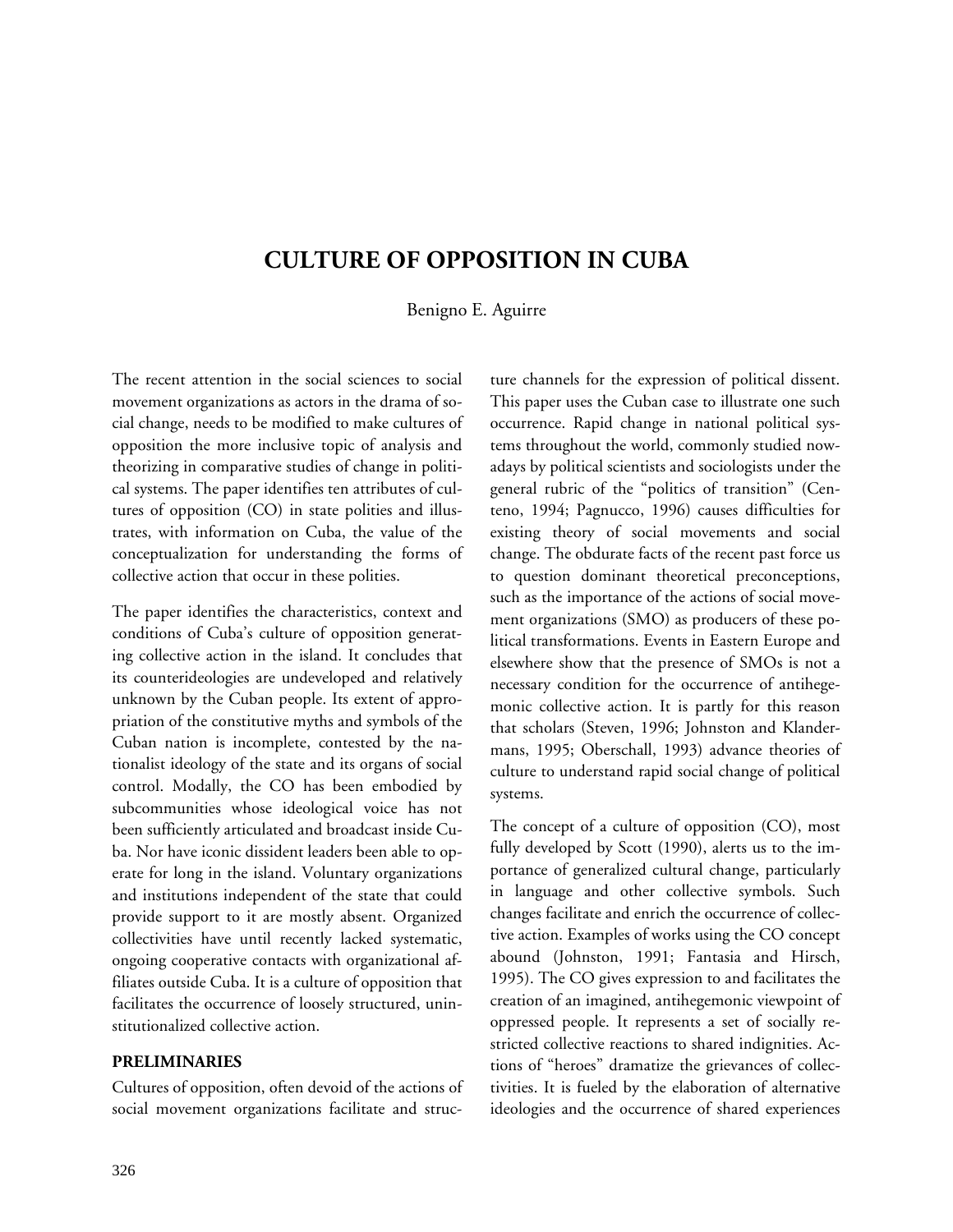of domination. It is located in social spaces to the extent that these are insulated from the control of the state or dominant caste or category of people and inhabited by trusted, known others. The participation of people in the activities and shared experiences of the CO creates individual and collective alternative identities. The CO creates and sustains antihegemonic interpretations of events and standards of rights. It affects their daily activities and social organization. It creates and preserves a collective memory of their experience with prior collective actions. It teaches participants how to deal with the system of repression to which they are exposed (Tilly, 1978: 156).

COs are different from general political cultures, cultures of social movements, and civil society. Analytically, the first three of these dynamically interrelated concepts tap levels of diminishing analytical inclusiveness. The political culture of a nation state impacts the characteristics of its CO. The CO of a nation state shapes the cultures of social movements that are often parts of it (Fine, 1995; Lofland, 1995). Obversely, social movement cultures create and transform COs which in turn bring about changes in the general political culture (Fantasia and Hirsch, 1995; Lofland, 1993: 84-133). The strategic emphasis in this paper is on cultures of opposition, but very fruitful research is done at the other two levels of analysis. Finally, the concept of civil society connotes the relative degree of autonomy of society from the state and its political instrumentalities. It identifies a dimension of the concept of CO (see below).

The concept of CO is analogous to M. Weber's concept of political parties in situations of political repression. Empirically, COs are composed of people who may or may not be members of organized collectivities but who would like to exert control of the bureaucracy of the state to bring about social change. They cannot act openly as political parties do ideotypically, without fear of state repression. Members of COs are opposed to varying degrees to the government, to the political party or parties represented by the government, and to its policies and programs.

The CO is composed of the explicit, often organized political dissidence of a nation state. It is also made up of the countercultures and subcultures in the society to the extent that significant proportions of these communities have an oppositional *political* consensus regarding the desirability of social change. Not all subcultures and countercultures have such preponderance of opinion. To wit, in Cuba this is the case for the various African-religious associational subcultures.

Counterculture communities, including deviant and criminal communities, which by their very nature are persecuted by state authorities, often do not have a consensus regarding desirable political change. Thus, despite the homophobic nature of Cuba's culture and the long history of discrimination against gay people (Arenas, 1992), there has not been a gay movement in the island. COs are social organizations, with cultural codes and patterned structures of social relationships.

Ten attributes of the COs of national political systems are implicated in the forms of political collective action in these national political systems. These attributes are the proportion of the population of a nation-state that participates in the CO; relative ease of communication among members of the CO; strength and viability of the collective memories of heroes, heroic acts and instances of collective suffering in the CO; number and variety of places in a society in which the CO is practiced; degree of connectedness of the CO with institutions and organizations in the society which are independent of the control of the state; extent to which groups and organizations in the CO are involved in international cooperative projects and activities with other national and international associations and movements; presence in the CO of iconic leaders with wide followings in the society; degree of conceptual sophistication of the ideologies of resistance articulating the values and goals of the CO; average degree of knowledge of these ideologies among participants; and degree of connectedness of the CO to the central constitutive historical experiences, beliefs, values and myths of the nation. It is useful to think of these dimensions as forming a multidimensional space. In one of its regions are COs with high loadings in these variables. A historic example would be Poland's CO and the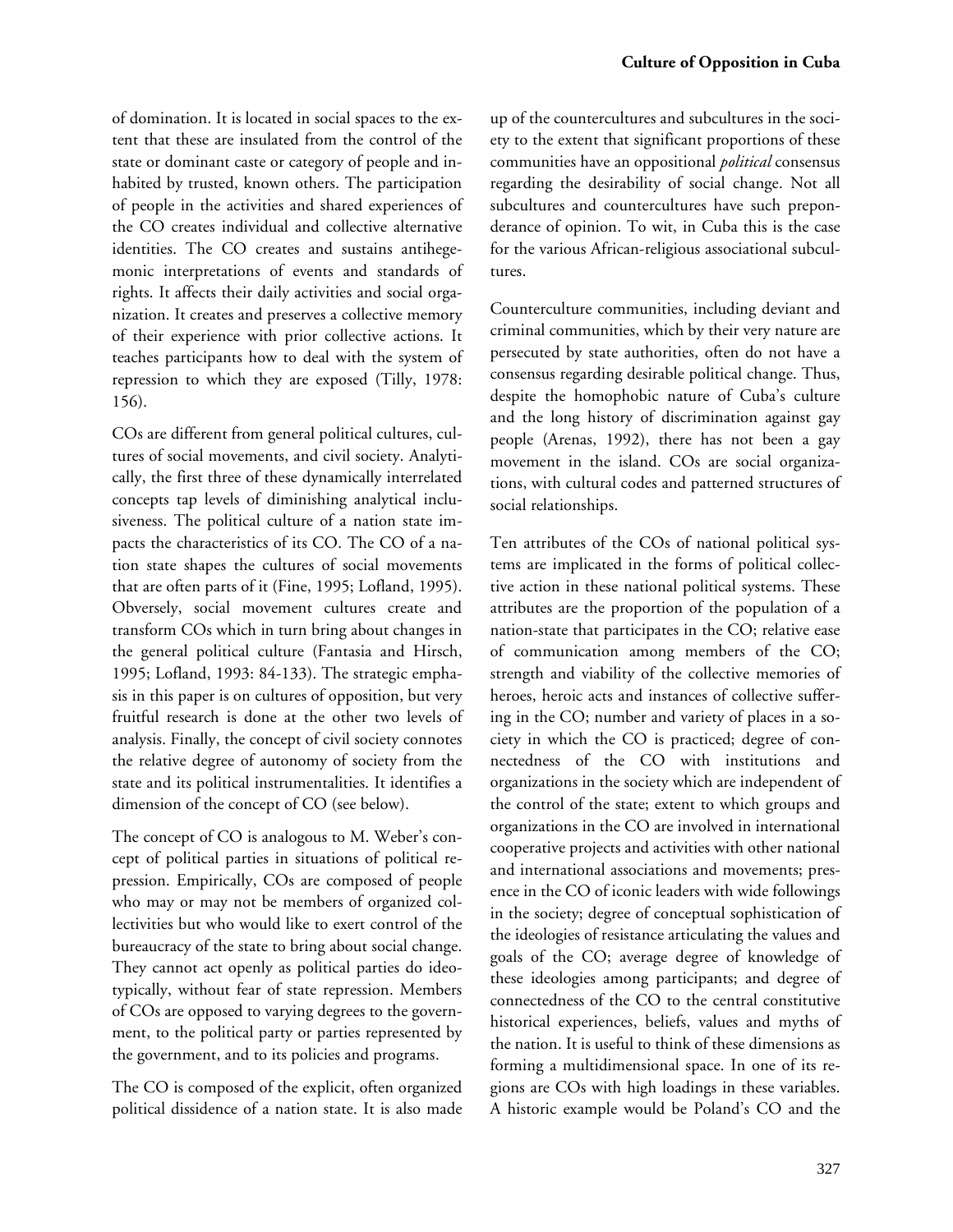centrality in it of the Catholic Church and the Solidarity Movement immediately prior to the collapse of the communist government. Cuba's CO belongs to a different set with comparatively low scores in many of these variables and in which strong, significant social movement organizations do not occur.

### **CUBA'S CULTURE OF OPPOSITION: A WEAK CIVIL SOCIETY AND THE ABSENCE OF POLITICAL OPPORTUNITIES**

The activities of dissident social movement organizations in Cuba are hindered by the absence of voluntary organizations autonomous from the state and of constitutionally protected citizenship rights (Appendix 1 documents the methods used in this research). The unequaled present day economic crisis and state repression are paired by the absence of opportunities to change the political system through nonviolent legal means and access to political institutions. The crisis has not been accompanied by significant political transformation, the emergence of successful, dominant autonomous associations and dissident social movement organizations akin to Poland's Solidarity, the creation of a new repertoire of collective protest activities (Oberschall, 1994), a weakening of the state's repressive apparatus and the ideological opening of the Castro regime (Gras, 1994). The extent of appropriation by the CO of the constitutive myths and symbols of the Cuban nation is incomplete, contested by the nationalist ideology of the state and its organs of social control. Modally, it has been a CO embodied by subcommunities whose ideological voice has not been sufficiently articulated and broadcast inside Cuba. Until very recently, they have failed to appropriate the history, myths and symbols of the nation from a state that jealously claims exclusive possession of them.

The top leadership of the government remains stable while iconic dissident leaders have not been able to operate for long in the island. Near-absent are the signs of important transformations of the political system such as the legalization and acceptance by the state of new political parties, independent mass media, environmental associations and others concerned with the public good, special interest associations such as labor unions, professional organizations of lawyers, journalists, physicians, artists, and consumer cooperatives. Mostly absent are voluntary organizations and institutions independent of the state that could provide support to a culture of opposition. Existing institutions such as mass organizations and workers' collectives have not gained their autonomy (Gras, 1994; on the repression of the state-directed "Fundación Pablo Milanés," see Puerta, 1996, 21- 22). Nearly absent are organizations concerned with specific class or group interests. Moreover, associations concerned with solidary global interests are also persecuted by the state (Puerta, 1995). The exceptions are quasi religious organizations. The most important of these are two Catholic church associations, "Caritas," the service organization of the Conference of Cuban Catholic Bishops, and the "Centro Félix Varela," "Consejo Ecuménico de Cuba" (Cuban Ecumenical Council) an African religion association, "Asociación Cultural Yoruba de Cuba" (Cuban Yoruba Association), a Jewish association, "Casa de la Comunidad Hebrea de Cuba" (House of the Hebrew Community), and the Masons, or "Gran Logia de Cuba de A.L.Y.A.M." (Puerta, 1995; compare to Gunn, 1995).

Reforms carried out in 1993 allowed people to establish businesses independently of the state. Approximately 400,000 Cubans, or 10 percent of the labor force, are now legally or illegally self employed. These reforms were not carried out completely, however, and the government is increasingly opposed to the new class. Indeed, the activities of self employed small entrepreneurs, an important segment of the CO, are under constant scrutiny by the police. They face important difficulties caused by the legal stipulation that they cannot hire workers outside their own family, their lack of legal credits, housing, transportation, supply of materials and intermediaries, and very high taxes. The majority of the self employed (cuentapropistas) use the black market as the source of supply of materials for their businesses (Jatar-Hausmann, 1997, 12).

While laws are passed to sanction perceived problems brought about by the special period (Cubanet #1; henceforth CN—see Appendix 2 for full citations), there have been no advances in the rights of catego-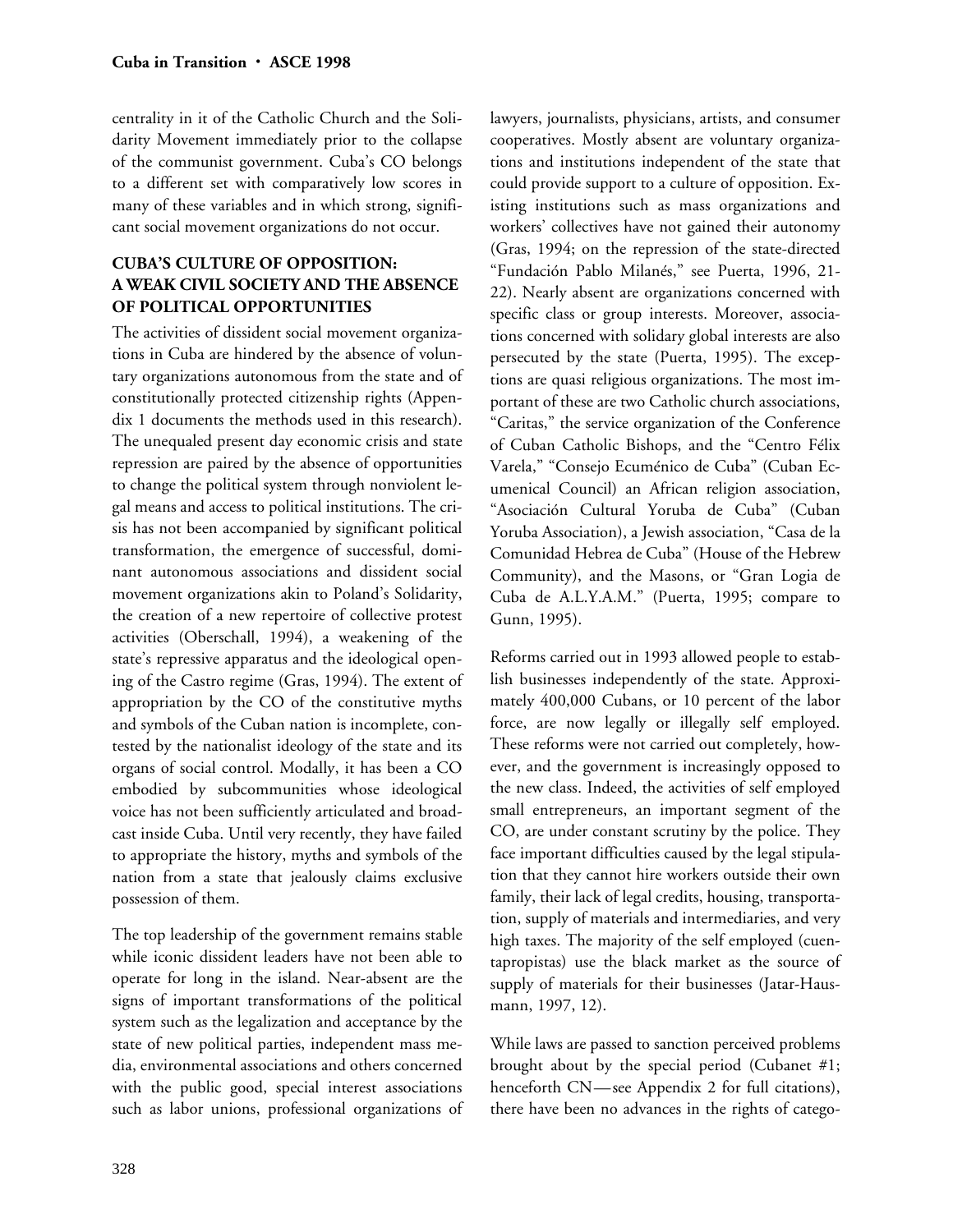ries of persons. Changes in criminal laws used by the security system to justify its activities have not occurred (Alfonso, 1994; Hidalgo, 1994, 292-299; Murray, 1994). In the aftermath of the 1991 Fourth Party Congress the Cuban Communist Party (CCP) became more homogeneous and pliable to the policy dictates of Fidel Castro (Bengelsdorf, 1994, 169-173; Domínguez, 1994; del Aguila, 1994). In a comparative international context, Cuba is in a pre-transitional stage in which civil society is undeveloped (O'Donnell et al., 1986; Munck, 1994; Puerta, 1996). Cuba's political dynamics are very different from those of East Germany and Czechoslovakia in 1989. In their cases, the worker brigades refused to back the police against the demonstrators (A. Oberschall, personal correspondence) They are quite dissimilar to events in Central Europe in 1989 and similar to the case of Bulgaria and Romania before the disappearance of the USSR (Chilton, 1994; Linden, 1995) and to contemporary events in China in which the state attempts (with mixed success, see Locay, 1995; Centeno, 1994) to keep political power while managing economic and social change.. Absent in them are the political opportunities that come with the end of state repression, as in Hungary and Poland during most of the communist period. The CCP continues to oppose political change (Granma, 1996; Amuchástegui, 1997; Darling, 1997a; CN #2) and leads mobilized supporters and members of the secret police in very effective acts of repression.

### **INSTITUTIONAL SHADOWS AND IMPLOSIONS**

The relative small number of people who participate in dissident organizations even as the CO grows is a function of the social organization of Cuban society, more specifically of its institutional arrangements. The long-standing and unresolvable systemic contradictions of socialist Cuban society, the lack of isomorphism between its institutional practices and the rhetorical fantasy of the state (Bormann, 1985; Staniszkis, 1984) help us understand the present-day institutional implosion and the resulting discontent (on the present day economic crisis see Cuban Council of Ministers, 1993; Fernández and Duyos, 1996; Tejada, 1994; for a personal account of its effects on daily life see Doriga, 1996, 39ff., Mesa-Lago, 1997). In Cuba, officially sanctioned institutions commingle with their dual deviant shadows. These shadows are not supposed to exist even as they facilitate the operation of the legal institutions. Although unsanctioned by the established institutions, shadow institutions do not exist independently of the institutions that they complement. Parts of the CO, they offer opportunities for covert and surreptitious activities rather than explicit, open to the public acts presenting demands to the authorities. The dynamics of forced deviance caused by the failure of official institutions and the resulting cynicism it engenders in the population has been documented in the Eastern European countries (Sztompka, 1994, 246-258; Dahrendorf, 1990). They also apply to Cuba (Fernández, 1993; Puerta, 1996; Valdés, 1996; CN #3).

As in the former USSR, in Cuba there is a socialist economy and a shadow secondary economy; dollar and peso currencies (currently exchanged at one for one official parity and at 21 to the dollar in the black market; the differential between the two rates of exchange creates opportunities for illegal profit for persons with access to dollars); a socialist constitution and an officially approved, state organized shadow system of illegal and criminal practices violating the former; until very recently official atheism and the persistence of the sacred; a one-party national political system with centralized and stratified power and a micro, local, Machiavelian-like plurality of political arenas and practices (e.g., "sociolismo"), a state program that was designed in the 1960s to provide homes to people and an extraordinary housing crisis and illegal housing market resulting from its failure, or another state program designed to maximize the equal social and economic development of all provinces of the country and an unprecedented in-migration to the City of Havana, especially of people from the province of Oriente searching for a better way of life (CN #4; *Cubanews*, May 1997, 10; July 1997, 9). In these and many other instances, the failure of "official" institutions explain the presence of these shadow.

Shadow institutions impact the civic education and socialization of the citizenry into a deviant culture and social practice that inform the CO and challenge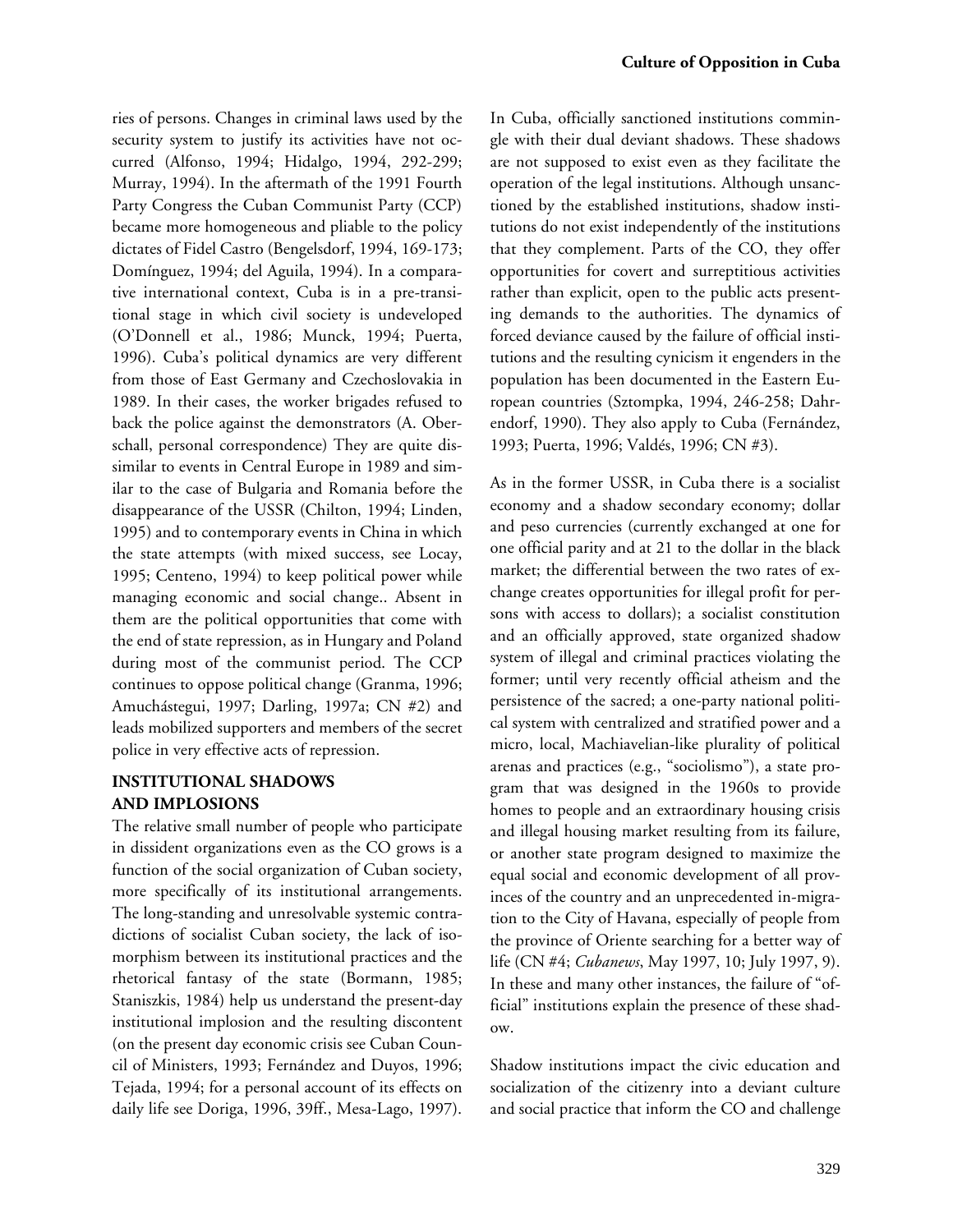the legitimacy of state authority. They provide institutional spaces in which people create and enact a culture of opposition. Participants in these illegal activities are always faced with risk, for the official acquiescence that usually makes their activities possible is typically an unstable negotiated outcome. Their criminality obtains meaning and justification from an antihegemonic collective definition in which the powerless offer and share alternative interpretation of their motivation, its historical antecedents and the society in which they find themselves. Two good examples are prostitution and illegal economic activities (Alonso and Lago, 1995; Fogel and Rosenthal, 1994, 396-403; Puerta, 1996, 29). Participants in them engage in collective deviant acts in awareness of others and in protected spaces in which surveillance and repression by the state is temporarily suspended.

Prostitution is very often the only way young people have to frequent places such as restaurants and stores that demand dollars and are thus for the use of foreigners and their guests. Prostitutes' services in Varadero Beach and elsewhere could not occur without the authorities' cooperation (Fisher, 1997). These and similar practices show an unresolved contradiction between de jure public morality and de facto public practice (see below). The contradiction is partly resolved through the redefinition of deviance practices in the CO, such as the ongoing transformation of the social meaning of the occupation of "jineteras," as female prostitutes are known. Segments of Cuba's CO show empathy towards these young women. Their deviance is redefined as a "natural" adjustment to the national crisis (Fernández Martínez, 1996; Cifuentes 1996). López (1996) describes the anger and consternation of the neighbors of Zuleidi, a 19 year old jinetera, after she received a prison sentence of two years. Zuleidi is a nice girl. She is a college student, from a good revolutionary family, and prior to her arrest was an important source of material support for her family and neighbors. This ongoing redefinition of prostitution is an example of how the institutional implosion has brought about changes in the value and normative system of Cuban society. What was once for many people orthodox political revolutionary praxis is abandoned.

Illegal economic activities proliferate in Cuba. One of the most important of these involves subterranean exchanges among the economic production units of the state, what in Cuba is known as *cambalache.* As in China, it represents a way used by the administrators of these legal economic enterprises to resolve the rigidities inherent in the centrally planned economy. It involves top managers keeping multiple accounts of the enterprise and reserving a percentage of production for illegal barter exchanges with other state enterprises. Often these exchanges benefit the workers in the enterprises. They secure for them commodities and services that otherwise would not be generally available to them.

The unprecedented post-1989 national economic crisis probably increased the occurrence of illegal economic activities. It rendered individualistic economic adaptations increasingly ineffective as ways of adjusting and surviving in Cuba, even for people who had been active supporters of the regime. It has encouraged and facilitated the development of an explicit collective opposition stance among Cubans. It increased their participation in protests and in dissident organizations. Cuba's CO is energized by the economic deprivations the Cuban people have experienced since 1989 (Alonso, 1995; Rivera, 1995; Valdés and Felipe, 1996; Tejada, 1994). Many people who until recently still believed in the message of Fidel Castro cannot continue to do so, for it is much harder to deny the increasing ruin of the country (Fogel and Rosenthal, 1994, 248). Many who until recently supported the government and were members of its leading cadres can no longer offer rhetorical defense to their revolutionary selves (Bormann, 1985). Nor can they continue to profit from the system. The contemporary economic crisis has meant the destruction of the operational capability of institutions throughout Cuban society that were the source of livelihood for people and provided services to the public. Thus, for example, Popular Power, the nationwide system of political representation at the local level, is widely discredited (Bengelsdorf, 1994; Domínguez, 1994, 9-10; CN #5). The crisis has also brought about the onset of widespread unemployment and underemployment throughout the society (Betancourt, 1995; Alonso, 1995, 20, estimates that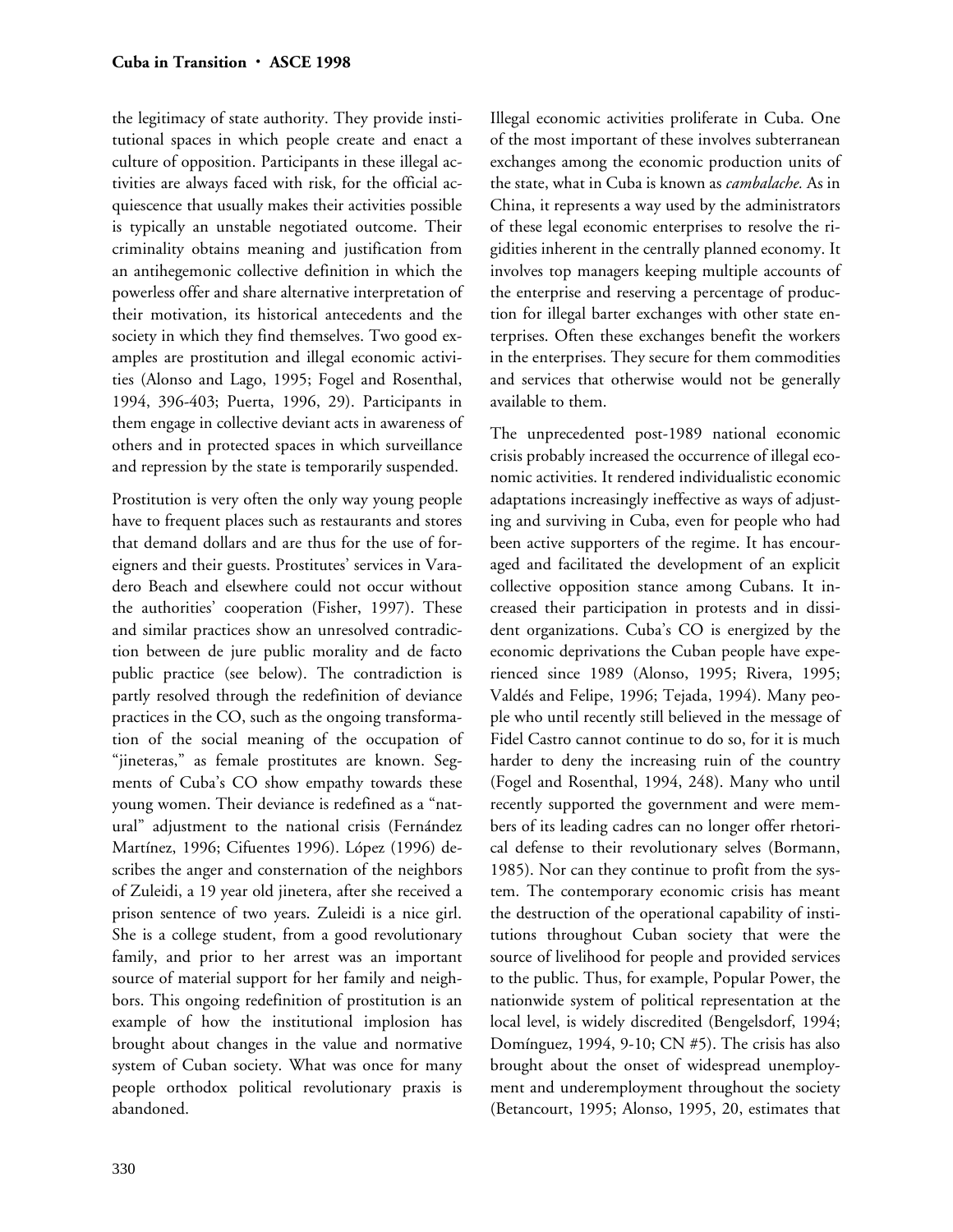between 18 and 25 percent of Cuba's labor force is unemployed). It has brought a nationwide breakdown in the routines of daily life that regulated people's schedules. Unsurprisingly, this institutional implosion has produced unprecedented large numbers of antihegemonic activities of members of highly placed strata in the state apparatus as well as important changes in its repressive strategy and tactics.

The government encourages limited business dealings with capitalist firms (Puchala, 1992). These joint economic enterprises create a great deal of resentment among the Cuban people. They generate profits for the regime and foreign investors. However, the majority of the native population is devoid of hard currencies and is systematically excluded from these profitable economic activities and from the use of the facilities and services generated by them (Betancourt, 1995; Doriga, 1996, 61ff). Simultaneously, this policy created a new class of privileged people with access to dollars. It is made up of small farmers, for reportedly the recently allowed free agricultural markets produced a "massive transfer of income from the cities to the countryside (Betancourt, 1995, p. 2);" Cuban officials who derive illicit profit from their offices' monopolistic control of business relationships with international capital (*El Nuevo Herald*, 12 Feb. 1995, 14A); they profit from the continuation of the Castro regime even as this very state frustrates their illegal behavior through sporadic arrests and harassment; a minority of Cubans with access to the dollar economy generated by family transfers, tourism-related business activities and services and foreign business activities. Their counterparts, accounting for the majority of the population, are losers. They include not only most Blacks but also "retirees, many in the military and police, as well as doctors, teachers and engineers who are specifically forbidden to trade in dollars" (Betancourt, 1995, p. 2). Particularly hard hit by the effects of the present crisis are the poor and blacks, many of who are without social relations outside Cuba who would provide them with aid (Fernández and Duyos, 1996, 112- 113; Bobes, 1996, 132). Ironically, they constituted the strongest source of support for the government and are now increasingly alienated from it. Poor neighborhoods in Havana and elsewhere (Darling,

1997b) increasingly become places in which disorder and protests occur. The plight of the poor and their neighborhoods is now the plight of the nation. Their protests now find widespread support among members of other social classes (Fogel and Rosenthal, 1994, 488-497).

The CO is also informed by a second type of institutional failure in which the official institutions achieve goals that are contrary to the seminal rhetorical fantasy of the socialist state (Bormann, 1985). The best example is Cuban education, one of the often claimed achievements of the post 1958 regime (Aguirre and Vichot, 1996). Despite the claim, the educational system has been one of the most important instrumentalities in the reproduction of systems of social inequality in the island. Meritocratic educational policies and programs are very important means for upward social mobility even though they conflict with a rhetorical fantasy that stressed universal access, equality of educational results and abandonment of the distinction between manual and intellectual work (Jiménez, 1991; Castro, 1991). The unresolved conflict between the rhetorical fantasy and the educational practices undermined the legitimacy of the socialist project and created socialization experiences that forced people to participate in the CO.

The generalized existence of shadow and subversive official institutions such as formal education force people to live in two worlds, the world "as is" and the world as "it should be" as outlined by the dominant rhetorical fantasy of the social system. People adapt to this duality by developing an indifference to politics, to issues affecting the public good, and an acceptance of deviance and criminality. Instead, their primary orientation is towards their own private affairs. This duality must be understood as an important factor increasing the resistance of people to cooperate with others and participate in the organized dissidence that is part of Cuba's CO. Multiplied many times in many different contexts, the CO gradually becomes an accepted part of life of people, typified by emergent definitions of right and wrong and by grays of moral meanings.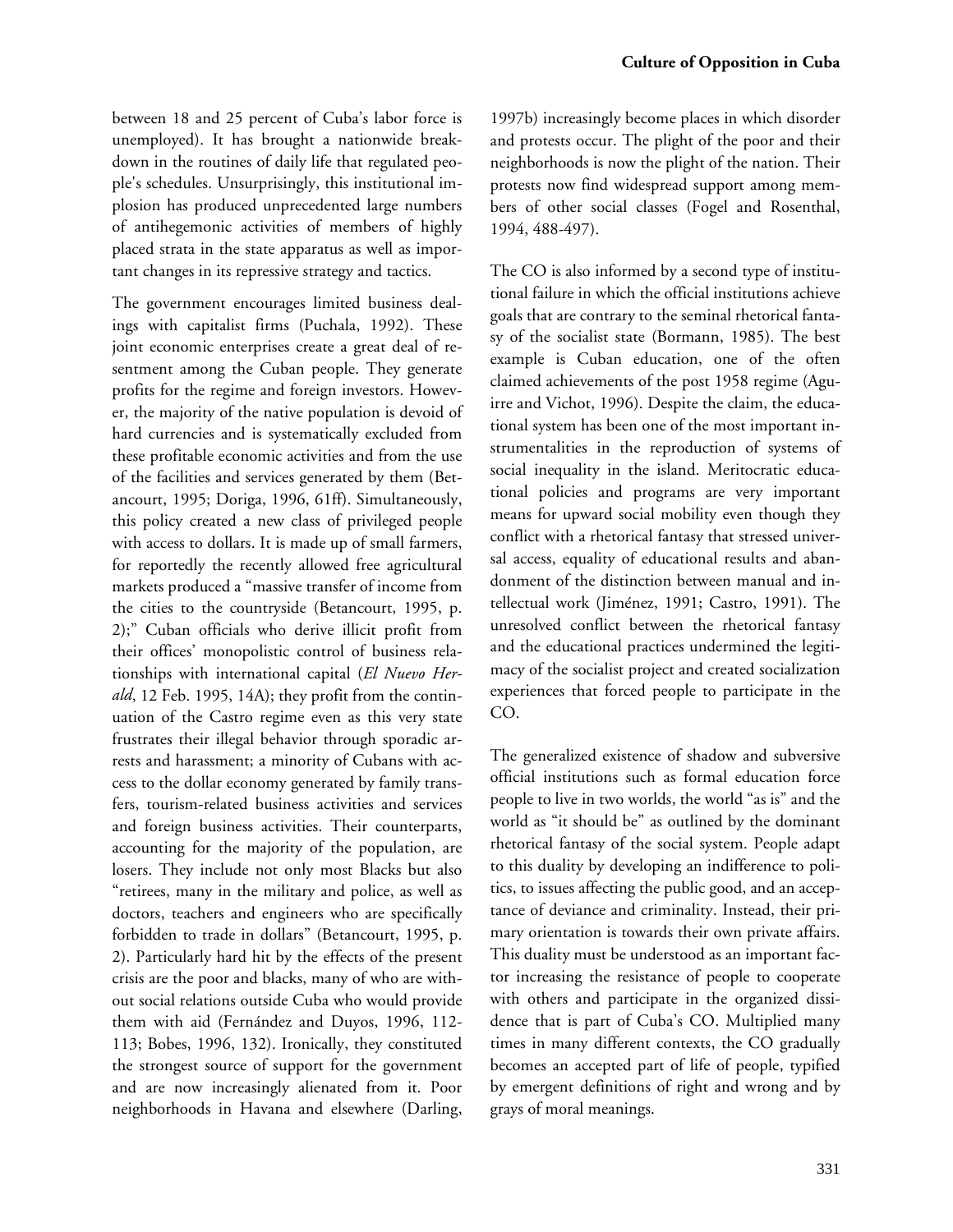Institutional arrangements in Cuba prior to 1989 allowed people to use this passive, alienated individualistic orientation towards the political system. It was an orientation that made them members of the CO and unwilling to participate in protests and dissident organizations. The comparatively much more serious economic difficulties of the special period makes such individualist adaptation increasingly untenable. They create discontent in all strata of the society, both former elite and the poor. The economic crisis and its resulting social effects facilitate the occurrence of antihegemonic collective action. It increases the size and activism of what was, prior to 1989, a much more passive and probably smaller national CO.

# **STRUGGLE FOR AN ALTERNATIVE IDEOLOGY**

The development of an alternative ideology by Cuba's CO is rendered difficult by the vigilance of the government and its aggressive insistence that it has a monopoly on legitimate interpretations of the nation's past, present and future. This claim justifies the political hegemony of the CCP. The contemporary emergence of a nationwide dissidence has produced conflict over control of the constitutive symbols of the nation that are part of the ideology of the government. This struggle over control of symbols includes many of the symbols created during the founding of the nation, the Republican period (1902-1958), and the post 1958 revolutionary culture. It also includes struggle over the definition of objectionable symbols. An example is the recurrent concern expressed in *Granma*, the official newspaper of the government, over the lack of patriotism of some Cuban youngsters presumably shown by their use of the US flag to adorn their clothes (CN #6; Arocha, 1997). Nowhere is this symbolic struggle better exemplified than in the controversy over control of arguably the most important symbol of the Cuban nation, its most exalted founder, José Martí y Pérez.

The government emphasizes Martí's antiimperialist writings to justify its own fears of the US. It justifies the lack of a multiparty political system in Cuba by pointing out that Martí created **one** revolutionary party as he organized Cuba's war of independence

against Spain. On the other hand, the dissidence points to Martí's magnanimous humanism and his emphasis on human rights and freedoms (CN #7; Piñera Llera, 1981). While both emphases are reflected in Martí's writings and revolutionary praxis, the real political issue of social conflict is whether the dissidents' view will find wide resonance among the Cuban people. At stake is the granting of legitimacy for an alternative vision of the history and destiny of the nation. Government repression tries to stop dissidents from celebrating Martí's birthday (CN #8), commemorate his death (CN #9), and quote from some of his writings. And in an unusual twist, the government conducts mass rallies for its army and security personnel in which officers sign declarations reaffirming the validity of the government's interpretation of Martí (CN #10).

Attempts at repressing people from using Jose Martí as a symbol, however, have failed. Martí is the rallying point of all dissidents. Thus it is that independent journalists claim Martí's approval of their duty to inform the nation (CN #11). The most important effort to organize the dissidence "Concilio Cubano" (Cuban Council), scheduled its first national conference in 1996 for 24 February, in remembrance of the date in 1895 of the initiation of the war of independence organized and led by José Martí. Masses are conducted throughout the country to celebrate his birthday (CN #13). Affinity dissident groups incorporate his name in theirs, for example, the "Liga Civica Martiana" and the "Organizacion Juvenil Martiana por la Democracia." Other organizations are founded on his birthday, as is the "Ex Club Cautivo" (Club of Ex Prisoners). Then annually, on the anniversary, they celebrate their founding while venerating Martí's memory (CN #14).

Increasingly, attempts are made to establish alternative, coherent, comprehensive ideologies. So far their success is unclear. One of the most celebrated of these efforts was a document entitled "The Homeland Belongs to Us All." A working group of the internal dissidence wrote it. They criticized the platform of the most recent V Congress of the CCP. They challenged and offered alternative interpretations to every aspect of the CCP's document. Their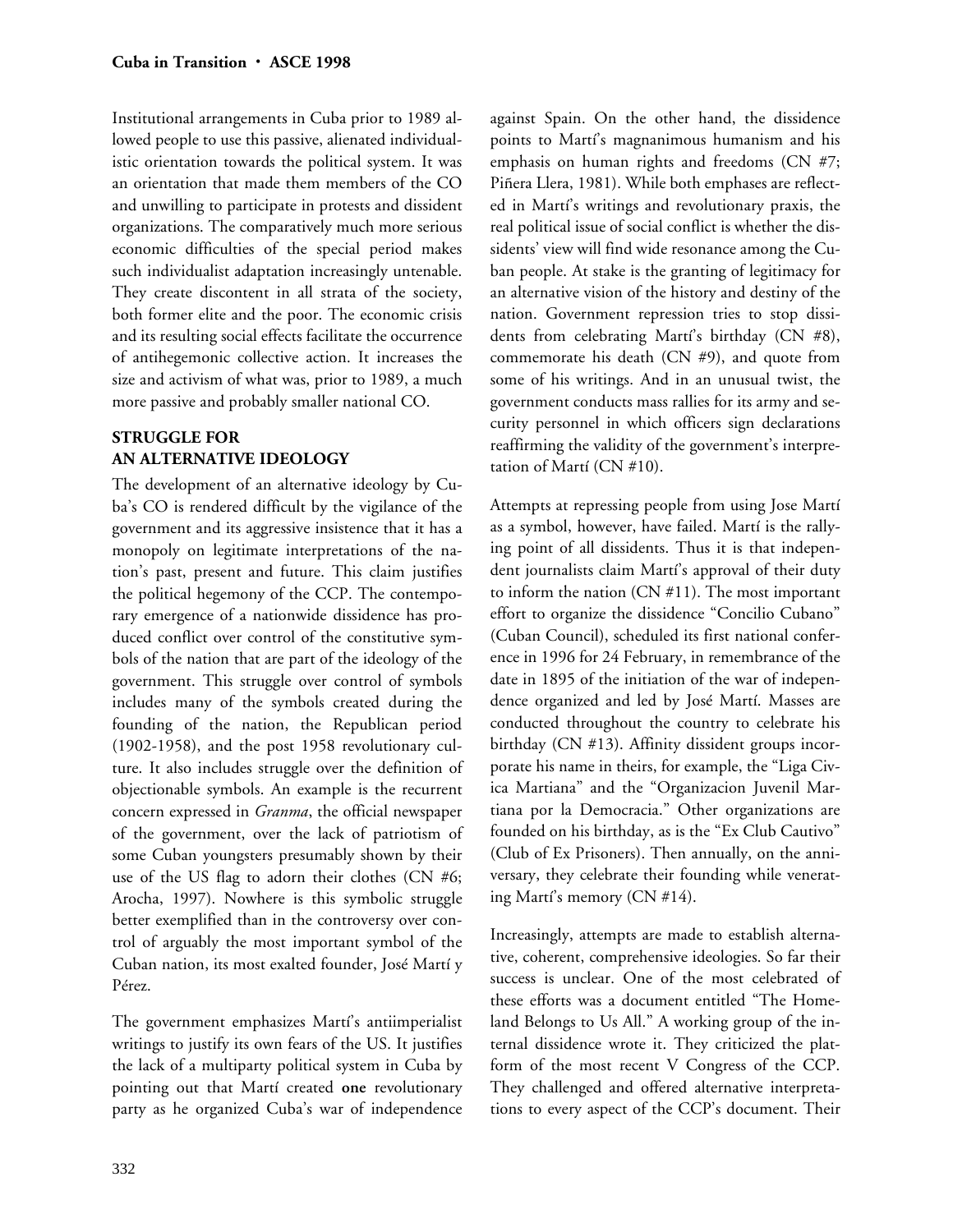criticism included the CCP's interpretation of the historical origins and experiences of the nation; the nature of the dissident movement; and the government's view of Jose Martí, the Batista dictatorship, the republican period (1902-1958) and the missile crisis of October of 1962, among others. They reminded the people of the disastrous effects on their liberties of the CCP's emphasis on unity, the chronic mismanagement by the government of foreign assistance and the public good, the need for a multiparty political system, the present national economic impoverishment and the lack of freedoms and legal protections (CN #15). Characteristically, all four members of this working group were arrested almost immediately after the press conference in which they expressed their opinions, prompting a worldwide alert by Amnesty International (CN #16). The other effort is by a group representing a surviving faction of the Concilio. As others have done before, they asked the Council of State for a national plebiscite in which the Cuban people would vote on whether to establish a multiparty political system and constitutionally protected civil rights for minorities (CN #17). The quickness and effectiveness of government security in repressing these (and all other attempts to voice well thought out) alternative visions of Cuba make it very doubtful that a significant proportion of the people of Cuba learned about the details of these documents.

The result is that an alternative ideology to the ideology of the government that is widely understood and acccepted by the Cuban people is missing. The two most likely options for the dissident movement are Christian ethics and the adoption of some version of the liberal democratic ideology that informed the Cuban Constitution of 1940. However, it has been difficult for former Marxists in the dissident movement to accept these alternatives. During almost four decades, the government taught people that this was the constitution of the US-dominated Republic and of the exiled *gusanos*, or worms, as the presumed class enemies of the people were once labeled. Government's laws and policies were militantly anti religious, stressing the old Marxist dictum that religion is the "opium" of the people. It has proven difficult to counter the well-established secularism of the culture or to escape the effects of this ideological war against the ideals of the Republic. Instead what is taking place is the gradual gaining of legitimacy of the dissident movement and a CO as a social formation providing alternative interpretive schemes to that proffered by the government but **without** a clear coherent ideology (Thompson, 1990). This emergent interpretive scheme comes from the failures of the institutions created by the government and their shadows, the increasing misery of the people, the unintended consequences of government repression, the presence of a dissident movement enriched by former elite members and transnational resources, and the work of an independent press reporting on events in Cuba.

### **NEW COMMUNICATION LINKS AND THE EMERGENCE OF A TRANSNATIONAL OPPOSITION**

Telephone, radio, and electronic communication links now available have eroded the government's control over the information the Cuban people receive about events in Cuba and elsewhere. This in turn has facilitated their collective action. Approximately 15 percent of Cubans listen to the radio daily; 17 percent of daily users listen to US-source radio stations, primarily to Radio Martí (*Cubanews*, 1995, p. 11). In 1989, there were 86 television sets per 100 inhabitants. People spend approximately 40 percent of their daily free time watching television programs (Aróstegui and Fernández, 1991). In 1997 CNN opened a news bureau in Havana (*Cubanews*, February 1997, 7). Also serving Cuba is an international courier mail service. Telephones are widely available in the island.

Average daily international telephone calls increased from 500 in 1995 to 50,000 in 1997 with the lifting of the telecommunication embargo by the U.S. government (*Cubanews*, July 1997, 8). Partly with the assistance of Mexican and Canadian investors (López, 1993, see also *Cubanews*, November 1996; 2; July 1996, 4), international telephone communications were significantly improved after decades of decline in services. It is an important source of income for the Cuban government. During 1995 it received \$54 millions in revenue from approximately ten mil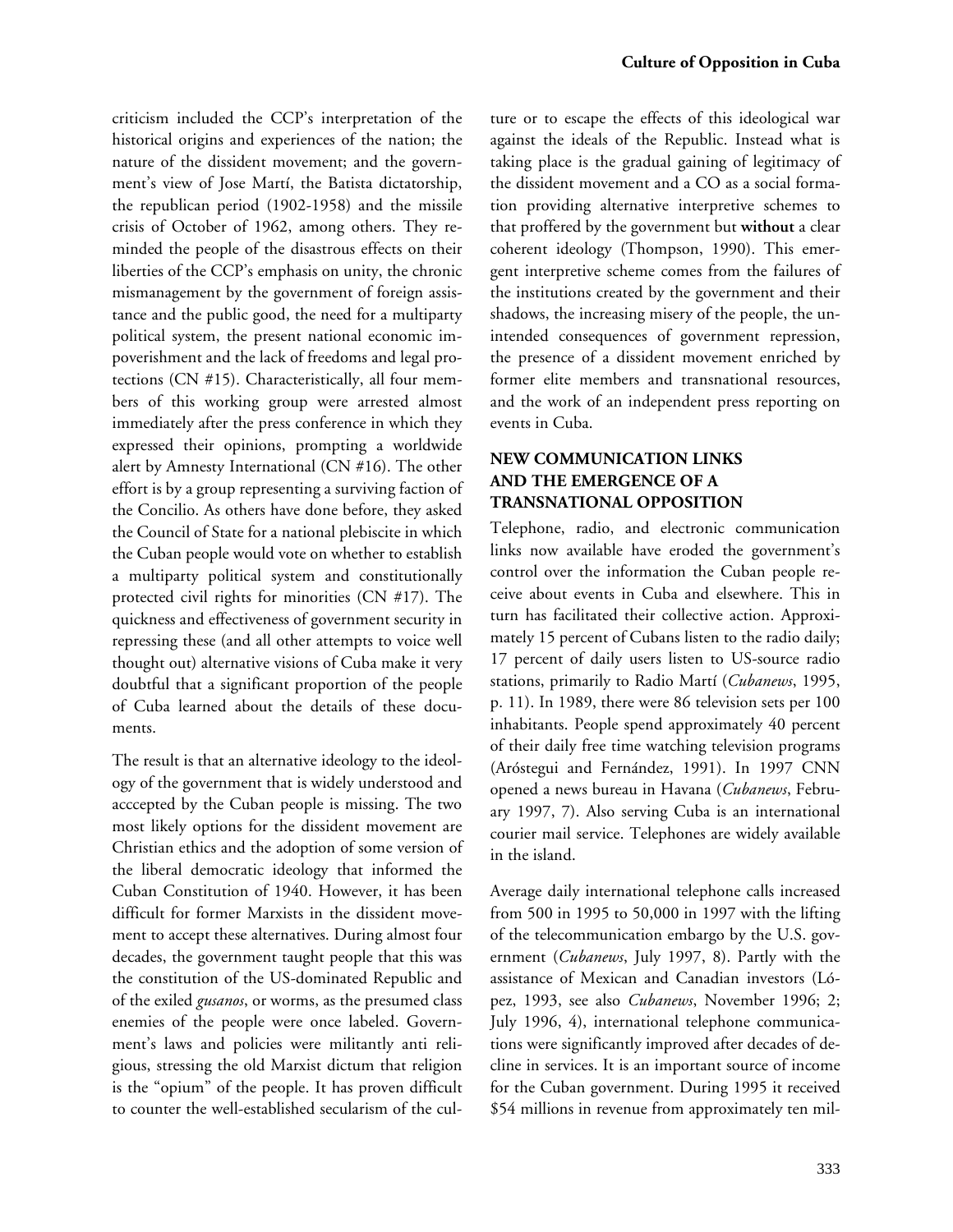lion calls between the United States and Cuba. This revenue exceeded gains from important crops like tobacco (*Cubanews*, 1996a). Reportedly, telephone services inside Cuba are much worse off, although apparently improving (Press, 1996). In contrast to the recent past, it is much easier today to have telephone communications with people in the island.

The economic crisis weakened the government-controlled mass media. The scarcity of paper and ink brought about by the crisis curtailed publication of a number of newspapers and journals. A similar problem with energy affected Cuban radio and television stations. Thirty radio stations continued to operate in 1995 (Editor, 1995, p. 11). Even as the government curtailed their operation, however, established and new electronic means of mass communication operated against it from outside the country. Among the former, the most important is Radio Martí, funded by the U.S. government. Other smaller radio stations operate as parts of specific transnational movement organizations. Examples are "El CID" and the "Voz de la Fundación," the radio station of the Cuban American National Foundation (CANF), with headquarters in Washington, D.C. Despite official attempts to curtail the practice (CN #9) some people also have access to CNN and other major U.S. television stations (El Nuevo Herald, 25 September 1994, p. 3E).

Private citizens' use of electronic mail is curtailed by the government. This is done avowedly to protect them against pornography and to insure national security (Keating and Hecker, 1994). With the possible exception of the Catholic Church and other religious denominations, nongovernmental organizations and private citizens do not usually have access to it. The use of electronic mail and the internet is also restricted to the personnel of foreign governments and corporations doing business in the island (Klee, 1996), and to a limited number of officials, ministries, scientific institutes and other organs of the Cuban government (López, 1996; CN #18). The newly established web page Cubaweb (www.cubaweb.cu) serves many of these entities.

While the Internet (and e-mail) is effectively censored inside Cuba, it is playing a key part in energizing and transforming the organizations and affinity groups that are part of Cuba's CO. They do not have access to the Internet but have access to the recently improved international telephone services. Increasingly, they also have organizational representatives and cooperating organizational affiliates and representatives outside Cuba that have access to the Internet. These are key sources of organizational resources. Examples of this pattern abound: "Movimiento Humanista Evolucionario Cubano" (Cuban Evolutionary Humanist Movement) circulates its telephone, e-mail address (MHEC@compuserve.com) and home page in the Web (http://ourworld.compuserve.com/homepages/mhec), as does "Hermanos al Rescate" (Brothers to the Rescue; http://www.hermanos.org) and "Partido Demócrata Cristiano de Cuba" (Christian Democratic Party of Cuba, http:// www.pdc-cuba.org), to mention three well-known organizations operating in Cuba and elsewhere. A number of organized members of the CO act as clearing houses of information on the action of government security and other events in the island. Among them are the Cuban Information Center (CN #14), the Bureau of Independent Journalists, and the Information Bureau of the Human Right Movement in Cuba. Once contacted via telephone, these transnational organizational resources broadcast the problems of people in the island to other Cubans in Cuba via radio as well as to members of the international community. Using this simple communication system, citizens can report events and government actions (CN# 19), and independent journalists in Cuba devoid of access to the Internet, facsimile machines or office equipment other than antiquated typewriters can practice their profession (Rivero, 1997; Ackerman, 1996).

News about events affecting a community, group, or person in Cuba is more likely to be known nowadays. An excellent example is the convocation by the "Comité Cubano Pro Derechos Humanos" (Committee for Human Rights) of the population in the municipalities of Guines, Nueva Paz, Nicolás de Bari, Güira de Melena, and others in the Mayabeque region in the Province of Havana, to attend a religious rally in the Chapel of Santa Barbara, in the City of Güines, on December 4, 1991, to pray for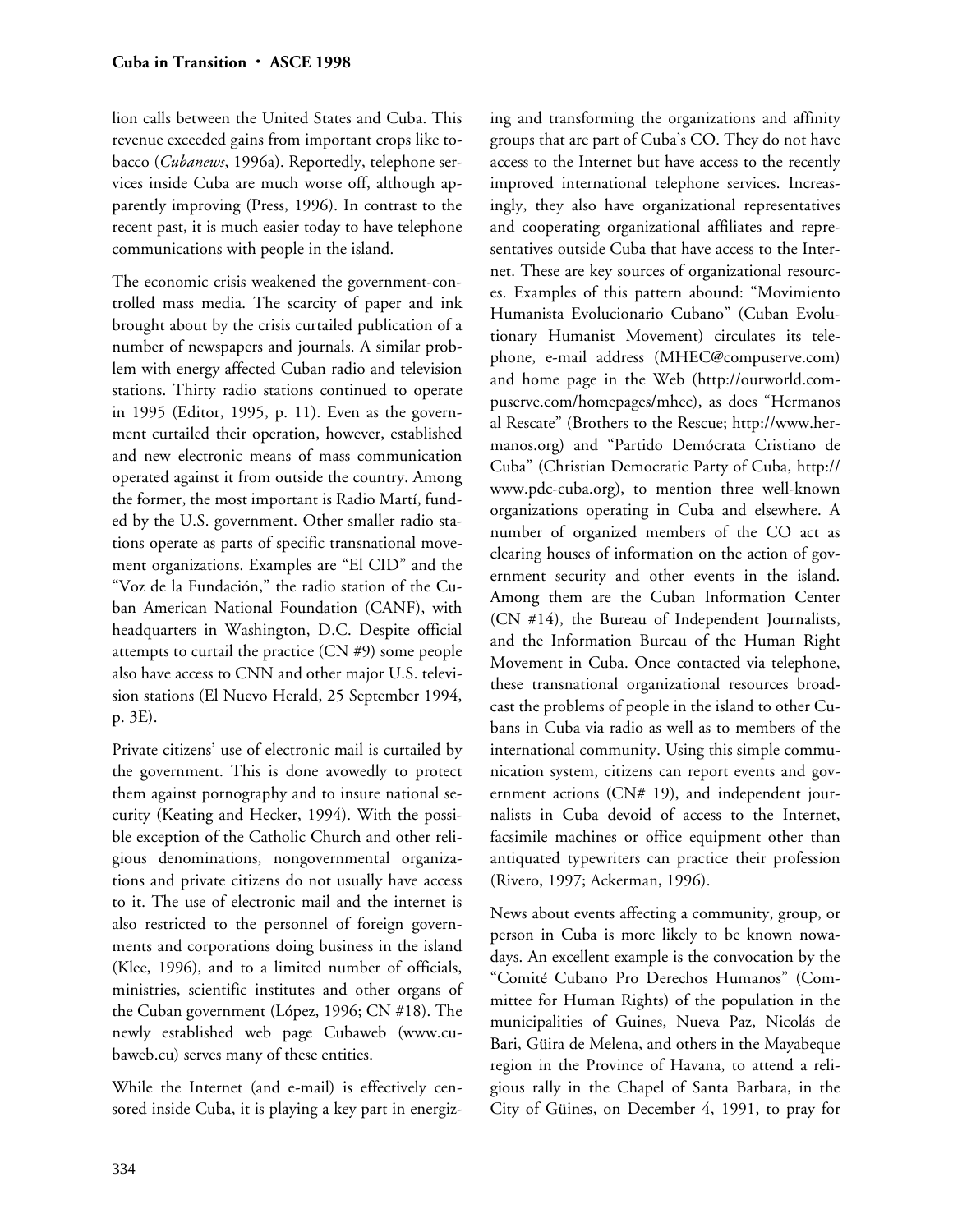the democratization of the country. Cuban activists sent the invitation to Cuban Catholic priests in Miami, Florida. The priests were asked to broadcast it to Cuba through "Radio Martí," "El CID," and the "Voz de la Fundación." The system also makes it possible, for example, for interested persons outside Cuba to double-check with their contacts in Havana about the truthfulness of reports circulating outside Cuba of bombings of public buildings and have the information divulged worldwide in a matter of hours after the initiation of the request (CN #20). Government actions are known that in the past were unknown by most people. This includes rumors of political infighting in the CCP and among the highest authorities of the government as well as knowledge of political mobilizations (*LAT 92-188*; *LAT 92-146*). Recently, at least one independent journalist advertised his services to the public (CN #21); and in an unusual case, an underground activist actively being searched for by government security used the system to ask for international protection before his capture (CN #22).

The dependence of organized members of Cuba's CO on transnational organizational partners existed prior to 1989. What is new in the post 1989 period is the enormous power of the Internet to broadcast their appeal and to mobilize their constituencies outside Cuba. Its impact on Cuba's CO and on the Diaspora community in Europe and the US is hard to overestimate. The new electronic system neutralizes governmental secrecy, improves the accuracy and timeliness of the ongoing monitoring of the Cuban government and helps people evaluate their interpretations of events and coordinate their actions. This is the case even thought the Cuban government retains the power to effectively block the distribution in Cuba of hard copies of important works of contemporary literature it finds objectionable, for example, the anathematized work of Cuban writer Reinaldo Arenas (CN #23).

Increasingly, antihegemonic political collective action by Cubans in and out of Cuba is not a national but an international process. As is the case in other social movements in the United States and elsewhere, events in Cuba and South Florida often coincide with political sensitivities and agendas of agencies and organizations that are distant from the place of action. Distal political participatory events occur as reflections of events elsewhere (McCarthy and Zald, 1977). The transnational nature of the politics of Cuba's CO is shown by instances in which social movement organizations (SMO) contact their organizational counterparts outside Cuba. In a prototypical fashion, the "Cuban Workers Coordinate," an independent labor union organization, sends its greetings to labor unions throughout the world on the occasion of International Workers' Day (CN #24). "Movimiento Cristiano de Liberación" (Movement of Christian Liberation) sends congratulations to the Venezuelan political party COPEI on its 50 anniversary (CN #25). The proscribed youth association "José de la Luz y Caballero" expressed its thanks to Hungarian youth organizations who refused to participate in the 1997 XIII Festival of Youth in Havana as a way of protesting the exclusions of the Cuban youth group from the festival (CN #26).

The transnational nature of politics is also shown by the attention that members of Cuba's CO give to political events in the United States and elsewhere. Again, examples of this are plentiful: Mr. Gustavo Arcos Bergnes, General Secretary of "Comité Cubano Pro Derechos Humanos" (Cuban Committee for Human Rights), expressed his views from Havana about the "Torricelli" Law after hearing the opinions about the law of a well known Miami Cuban lawyer and a Cuban American professor. Independent journalists and dissidents object to the opinions on Cuba expressed by US members of Congress who visited the country for a few days (CN #27). The "Partido Pro Derechos Humanos" objects to the United Nations General Secretary's decision to exclude it from the four organizations in the dissident movement inside Cuba that would be accredited to address the UN Commisssion on Human Rights (CN #28).

The new system of communication facilitates the mobilization of international organizations on behalf of members of the CO. Thus, the Cuban National Jurist Union in cooperation with the Inter American Commission on Human Rights (IACHR) with headquarters in San José, Costa Rica, conducted a "Semi-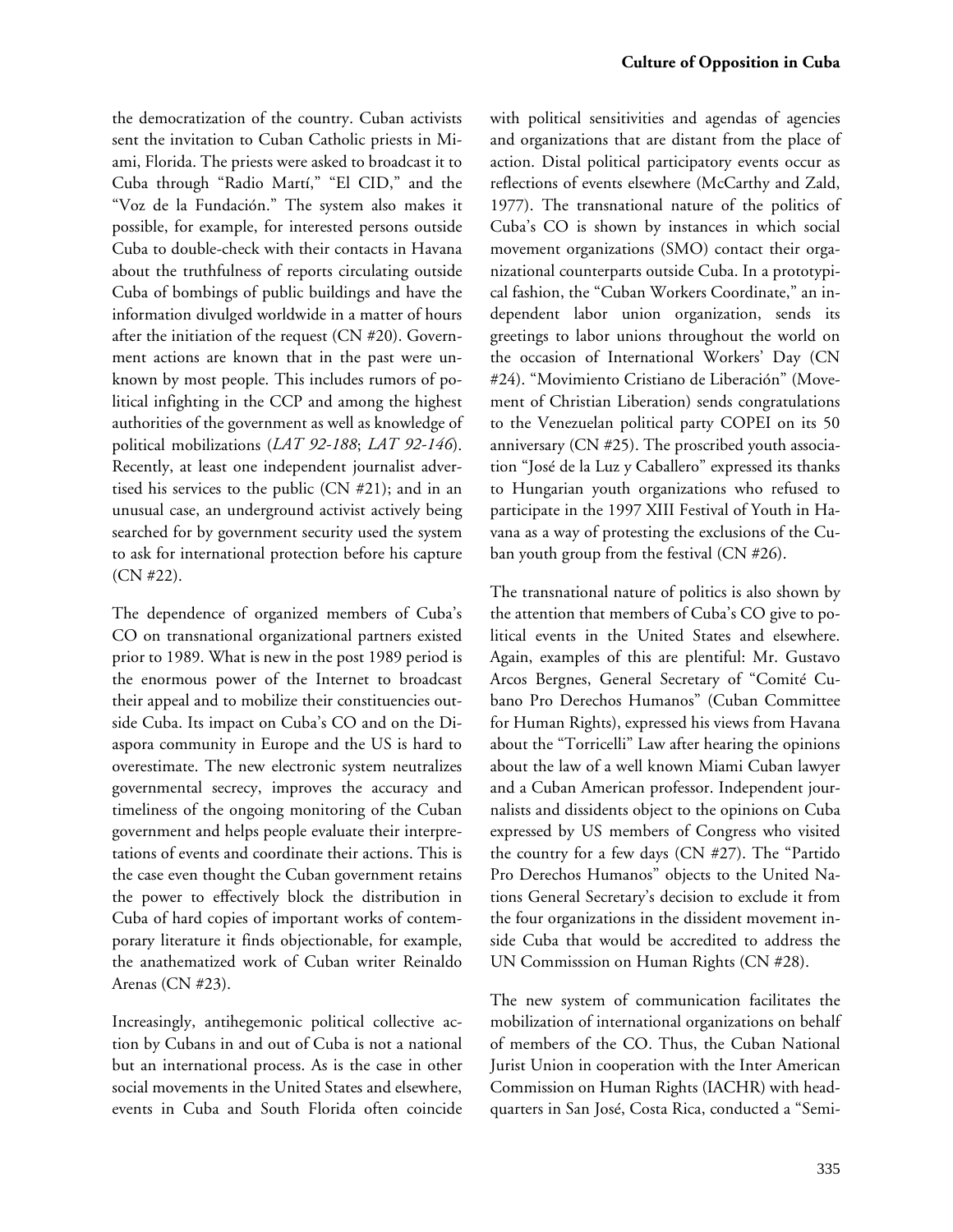nar On Human Rights" in Havana in May of 1994 (IACHR, 1997). Dissidents attend international conferences on the topic of Cuba and are at times successful in eliciting declarations of support from them. An example is an international conference on Cuba sponsored by the government of Holland. It was attended by Representatives of "Plataforma Democrática Cubana" (Cuban Democratic Platform). Participants condemned violations of human rights by the Cuban government (Alfonso, 1997a). In another case, dissidents sent an open letter to government representatives attending the Ibero American Summit in Madrid in July of 1992. Fidel Castro participated in the Summit. The letter asked them to promote peaceful change in Cuba and to request from Castro greater political freedoms (*LAT 92- 132*). Prompted by Cuban independent worker organizations, the International Labor Organization continues to speak on behalf of the Cuban labor movement and the right of workers to unionize. The AFL-CIO gave the George Meany Award for Human Rights to 30-year political prisoner Mario Chanes de Armas (Alfonso, 1994c). Human Rights Watch asked the Cuban government for the freedom from imprisonment of Cuban political prisoners (CN #29). Appeals are made to foreign politicians and other personalities to intervene with the Cuban government on behalf of political prisoners (LAT 92 193). Newspapers and other mass media outlets throughout the world often voice support of Cuba's CO (for example, Fisher, 1997; Editorial, 1996); to facilitate their work news items are translated into English and French (CN #30).

The new means of communication facilitate the occurrence and spread of collective behavior throughout the society and the integration of organizations in the Diaspora community into the political dynamics in the island. For example, in June of 1995, the leader of "Cambio Cubano" (Cuban Change), a movement active in Miami and Cuba spoke with Fidel Castro about the future of the island. Cuban exile writers in Paris denounced police brutality against Cuban journalists (CN #31). Exile organizations in Puerto Rico, in cooperation with clandestine organizations in Cuba, called for a campaign of civil disobedience for December 4, the feast day of "Santa Bárbara," the patron saint of Cuba (CN #32). The Cuban American Foundation called for a demonstration for September 6, 1991, in front of the notorious prison facility known as "Villa Marista," in Havana, to demand the freedom of political prisoners (*FBIS LAT 91-175*, 9 September, 1991). Members of "Vigilia Mambisa" rallied in Miami to ask for a massive demonstration in support of dissidents in Cuba (*El Nuevo Herald*, 20 de Julio, 12a). The Cuban Human Rights Committee in Mexico protested the repression of the Cuban Democratic Coalition (*LAT 91- 175*). In Cuba, leaders of the "Movimiento 13 de Julio" (13 July Movement) advised members of "Movimiento Democracia" (Democracy Movement) in Miami who were forming a flotilla of boats to protest in international waters off Cuba on the anniversary of Cuba's independence day, May 20, 1997 (CN #33; Corzo, 1997). The boat heading this flotilla was bought two years earlier with public donations of Cubans from Miami and it made its maiden voyage to Cuba in June 13, 1995, as part of elaborate ceremonies in Miami protesting the sinking by the Cuban authorities of the tugboat "13 of March" in Havana Bay (see below) (CN #34).

The new communication links also energize voluntary associations of Cubans out of Cuba for which I could not document a clear organizational representation in Cuba. Thus, more than 12 organizations of Cuban exiles in Spain protested the downing of civilian airplanes by the Cuban air force in February of 1996. "Cambio Cubano" (Cuban Change), an organization of Cuban exiles in Stockholm, Sweden, was received in an act of solidarity by the members of three Swedish political parties (CN #35). Cubans in Tampa, Florida, conducted elections in 1994 to select officials to represent them **in Cuba** after the fall of Castro's government. Dissident artists in the City of Santiago de Cuba requested financial support from interested persons in the U.S. Diaspora in order to practice their art (CN #36). Similarly, hospitals and other Cuban institutions on their own initiative use their e-mail capabilities to request aid from individuals and institutions outside Cuba.

These examples argue for the existence of a transnational political dynamic affecting Cuba's CO. The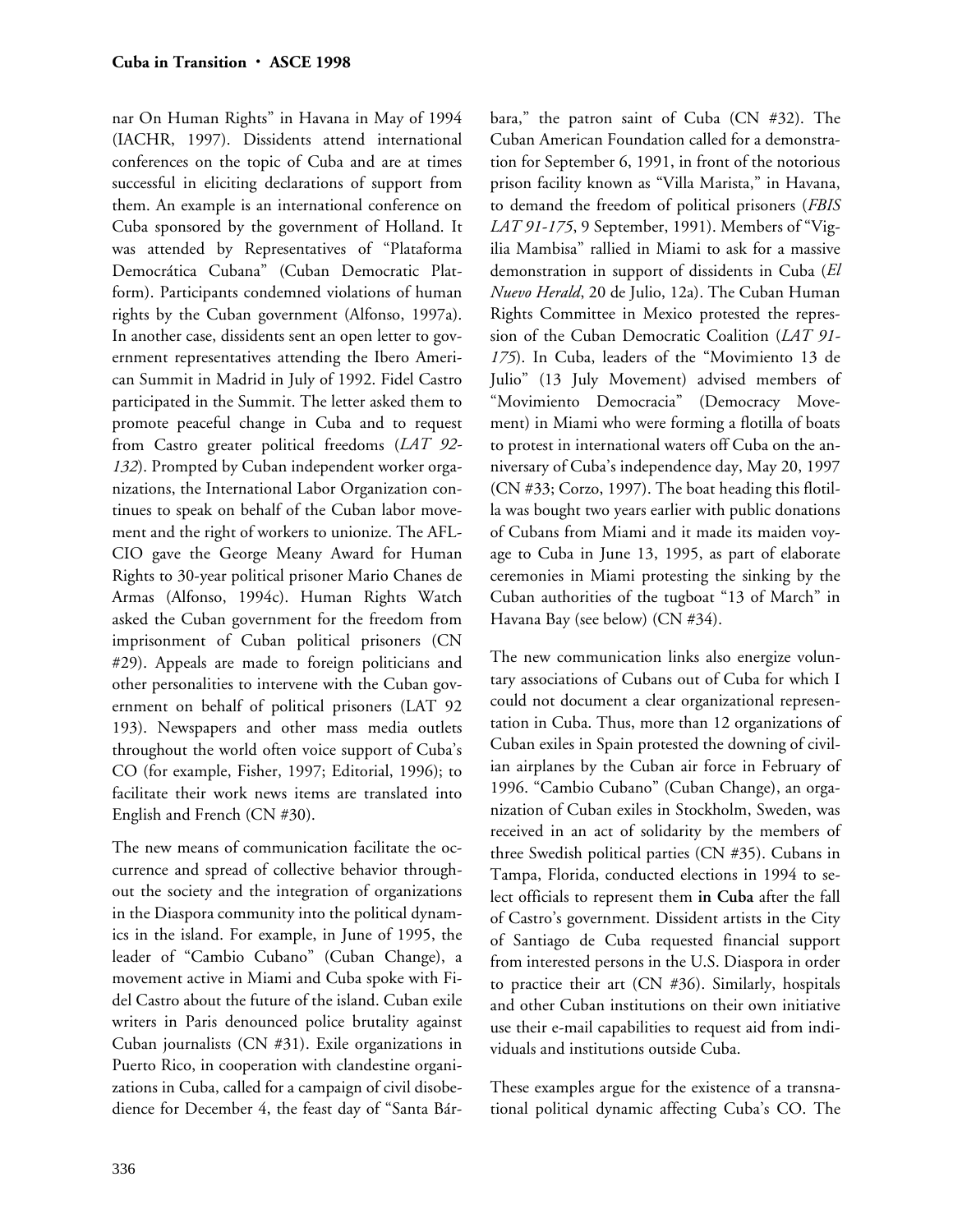collective actions that occur in Cuba and among Cubans in South Florida, Puerto Rico, and other communities of the Cuban Diaspora must be understood in light of this recently emerged transnational political reality that is facilitated in large part by the new means of mass communication. The new means of communication and the strengthening of its transnational organizational links encourage the occurrence of organized, institutionalized collective action. The Cuban people have a long-standing tradition of opposition to the Castro government mostly enacted in muted acts of defiance that occur in shadow institutions. Increasingly, however, these muted acts are transformed into nonsecretive, open-to-the public antihegemonic acts.

Cuba's weak civil society and the absence of political opportunities, its institutional shadows and implosions, and the lack of alternative ideologies, determine that the most common forms of collective action occurring exemplify loosely structured, uninstitutionalized collective action (Oberschall, 1993: 187-212). These forms are the heroic actions of protest by individuals, prison and food riots, brutality generated protests, mass behavior, and rumors. While there are a number of social movement organizations in Cuba, most have small number of members, are restricted to a city or region, and are the targets of very effective system of state repression. They sponsor a pacifist ideological stance, petitioning the government to allow for peaceful change to take place, trying to convince members of the ruling elite about the need for a multiparty political system and respect for human rights. This strategy has failed to have any measurable effect in bringing about significant changes to the political system of Cuba (Aguirre, manuscript in progress).

### **CONCLUSION**

This paper has documented the more important characteristics of Cuba's culture of opposition and briefly identified the modal forms of collective action occurring in the island. Cuba's political system is inhospitable to social movement organizations. Comparatively, the collective action forms that take place are much less institutionalized. These protests are not usually planned by movement organizers or entrepreneurs, nor can these activities be accurately described as carried out by transitory teams led by the staff of social movements. The collective action of dissident organizations in Cuba and among Cubans in South Florida, Puerto Rico, and other communities of the Cuban Diaspora is very much impacted by the recently emerged transnational political system. It is facilitated by the new means of mass communication. This change in connectivity with the outside may precede a more important role for social movement organizations. The Cuban case documents the importance for social movement organizations of **both** distant and indigenous sources of resources.

Models of political opportunity are not fully applicable. Cuba is in a pre-transitional stage in which civil society is undeveloped and in which there has not been increases in legal rights. Likewise, explanatory schemes such as new social movement theory (Johnston, Larana, Gusfield, 1994, 3-10) that do not put emphasis on people's master social statuses and central socioeconomic grievances are also not very useful to help us understand the dominant forms of collective action taking place. The same is true of frame analysis. It assumes the existence of an organization creating a symbolic system or "interpretive schemata" to mobilize constituencies. Undoubtedly such framing efforts take place. However, in Cuba the frames fail to mobilize people **not** because they would not respond to the messages but because government security destroys the organizations and blocks the broadcasting of their frames (Hart, 1996, 95). The consequence is the creation of a tradition of protest without a clear ideology. The Cuban case also shows that there is no necessary correspondence between the extent of people's grievances and their tendency to participate in collective action.

A sociology of culture gives the most useful understanding of antihegemonic collective political participation in Cuba. It is both the result and the means through which a shared symbolic understanding of selves and collectivities occur. Counterculture activities and shared experiences create individual and collective identities that fuel the antihegemonic collective viewpoint in Cuba. People's participation in the CO as well as the organized government reaction the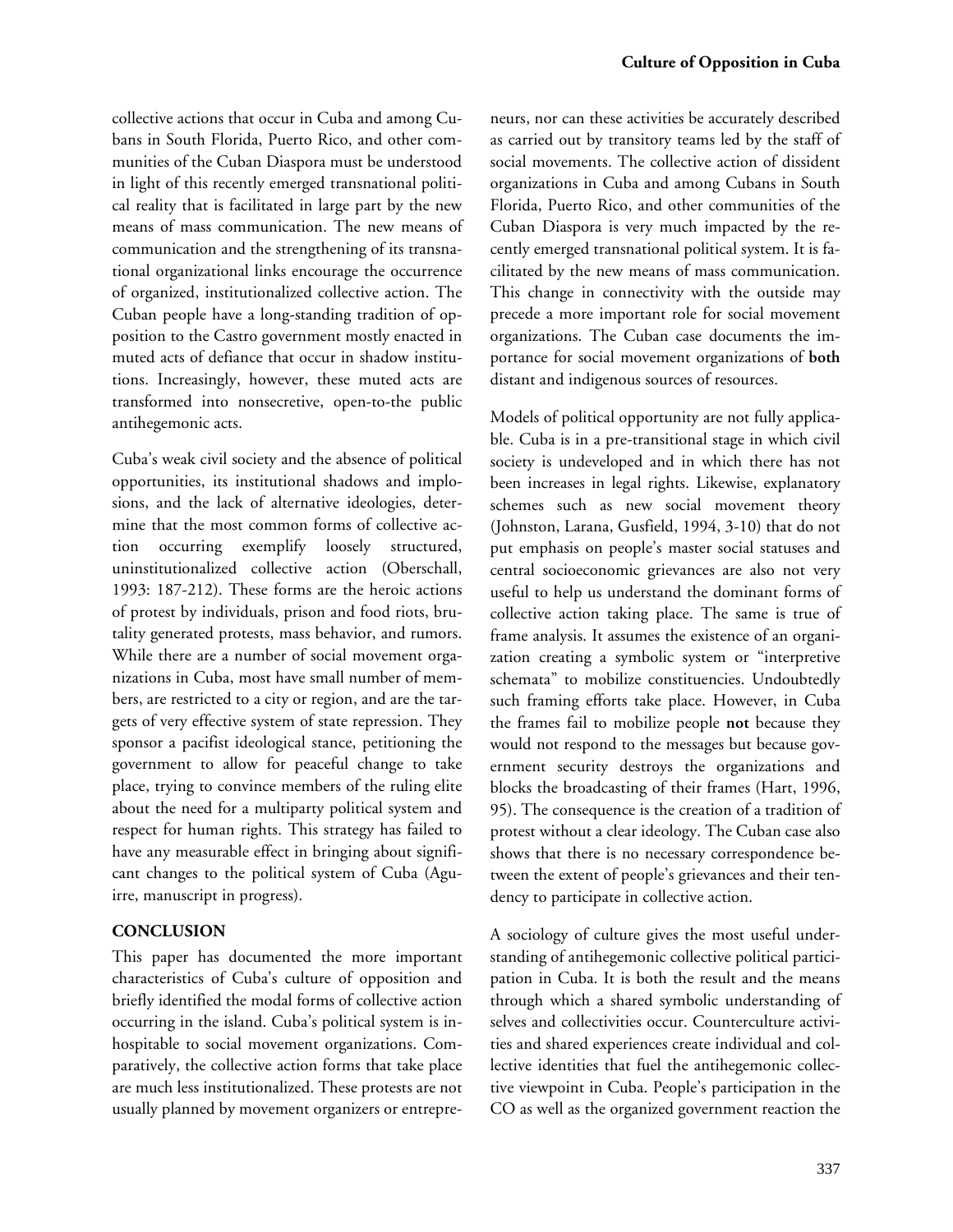CO engenders generates instances of relatively unorganized forms of protest which in turn help the CO grow. In the face of an inauspicious political oppor-

tunity structure, these collective actions reflect and help form enduring traditions of resistance to the government.

# **Appendix 1 METHODS**

This paper concentrates on the more recent post 1989 period. It uses information from the archives of the Miami-based Information Bureau of the Human Rights Movement in Cuba (www.netpoint.net/~infoburo). The Bureau is an important source on post-1989 collective behavior events and social movements (and social movement-like) organizations and activities. The Bureau is a good source of information on human rights, but it underrepresents unplanned street actions, emergent collective behavior, and unorthodox and sudden transformations of complex organizations.

A second source of more general information is news items distributed electronically by Cubanet, identified in the text with the initials CN (see Appendix 2; cubanet@netpoint.net; www.cubanet.entorno). It includes articles from Cuba authored by independent journalists (also available at ella.netpoint.net/cubanet/bpic/index.html and at www.cubafreepress.org). The information in the archives of the Bureau and in Cubanet appears to be both reliable and valid. It was cross-checked and augmented with information from other sources, if available.

For this purpose, I conducted:

- a systematic review of all post-1988 articles on Cuba published by *El Nuevo Herald* (Miami, Florida; www.elherald.com/cuba/cuba\_top.shtml) and *Diario Las Americas* (Miami, Florida; www.diariolasamericas.com);
- in-depth cultural analyses of articles published by *Cubanews*, a newsletter on Cuba published by the Miami Herald (mhinternat@aol.com);
- a search of all post-1988 news items on Cuba included in the *National Newspaper Index*;
- content analysis of Amnesty International USA's reports on Cuba (1988; 1990; 1992; for the AI's 1997 report on Cuba see Freedom House; 1997) and the sections devoted to Cuba in Amnesty International's (AI) *Annual Reports* (1981, 135- 138; 1982, 128-130; 1983, 128-130; 1984, 145- 147; 1985, 140-142; 1986, 143-146; 1987, 150- 154; 1988, 106-108; 1989, 117-119; 1990, 75- 78; 1991, 73-75; 1992, 97-100; 1993, 108-111; 1994, 111-114);
- occasional hearings and reports on Cuba from the United Nations Commission on Human Rights (The Endowment for Cuban American Studies, 1993), the U.S. Congress (House and Senate), and U.S. Department of State (1994; its reports on human rights are in the U.S. State Department web site, www.state.gov);
- other information on human rights available from Of Human Rights (www.ofhumanrights.org; see also www.freecuba.org;
- electronic news items selected from CubaWorld (www.cubaworld.com) and Habaguanex Ciboney (ciboney@netside.net which includes home pages with news and information on various social movement organizations); and
- papers in the annual proceedings of the Association for the Study of the Cuban Economy (www.lanic.utexas.edu/la/ca/cuba/asce)

All of the experiences of citizens and communities presented in this paper (as well as many other similar cases not included here) are documented repeatedly by AI and these other sources. Due to space limitations, the paper identifies (but excludes) extended treatment of the modal forms of dissent in Cuba (manuscript available upon request).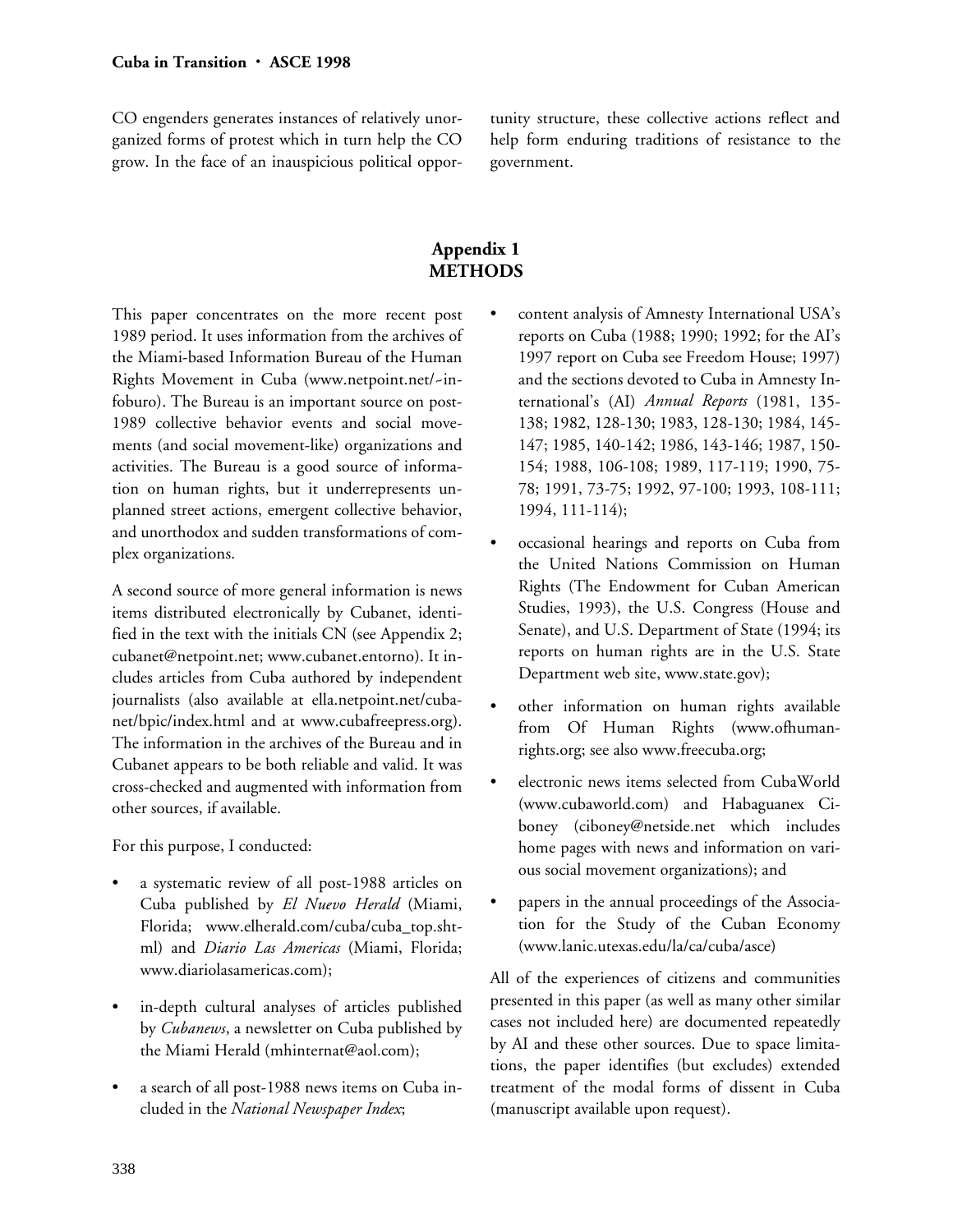#### **Limitations**

The paper has important limitations. It lacks information on individual level variables such as perceived grievance that is customarily ascertained in reseach on protest. It also lacks information on the likely causes for many of the social patterns described below. Also lacking are longitudinal studies and information about individual and collective acts of protests such as boycotts, strikes, refusals, withdrawals, civil disobedience and blockades for which literally nothing is known at present. At time unknown by me, many of the organizations and patterns described below no longer exist while others have taken their place. Prison, police, and court records and the archives of social movement organizations and the organs of state security contain invaluable but unavailable information on instances of social protest and movement activities, strategies and tactics. When and if they become available, this archival material in conjunction with personal narratives and life histories will undoubtedly allow more nuance understandings than are possible at present. Perhaps most crucially, the study is limited by the present day inability to conduct in Cuba interviews with participants and field observations of antihegemonic political individual and collective action. Researchers cannot make good-faith guarantees to respondents regarding their protection as human subjects. Moreover, they are vulnerable to the actions of state security.

# **Appendix 2 ISSUES OF CUBANET**

#1: "Preparan nueva ley para preservar garantias procesales." AFP, 27 Diciembre 1995; #2: "Depuis Cuba." APIC, 29 Abril 1997; #3: "Cuba, the look from within." 28 January 1997; #4: ")Quiénes son los culpables?" 9 Mayo 1997; #5: ")Podría alguien explicarme que es el poder popular?" 1 octubre 1996; #6: "Preocupa a las autoridades el uso de símbolos norteamericanos." 11 Febrero 1997; #7: "Por la reivindicación de la dignidad martiana." 27 Diciembre 1995; #8: "Detenciones y represiones en vísperas del natalicio de Martí." 19 Febrero 1997; #9: "Between tensions and threats." 21 September 1995; #10: "Declaración de los mambises del siglo XX." 18 Marzo 1997; #11: "Truth, once awakened, will not be dormant again." 19 February 1997; #12: "Puja por José Martí entre gobierno y oposición en Cuba." 6 Febrero 1997; #13: "Tensión el 24 de febrero." 25 Febrero 1997; #14: "El Ex Club Cautivo cumplió su primer aniversario." 30 Enero 1997; #15: "La patria es de todos." 6 Julio 1997; #16: "Amnesty International Urgent Action Appeal." 22 July 1997; #17: "Piden opositores cubanos celebración de un plebiscito nacional." 17 Julio 1997; #18: "Cuba Plans Blockade of the Internet." Radio Martí, 6 February 1996; #19: "Declaraciones del padre de Yndamiro Restano hechas desde Cuba via telefónica a la oficina

en Miami del Buró de Periodistas Independientes."11 Enero 1996; #20: "Bomb in Havana." Larry Daley, 17, 22 April 1997; "Rumors from Havana." Larry Daley, Cuba-L, 10 April 1997; #21: "Aviso de Manuel David Orrio." 20 Junio 1997; #22: "Reinaldo Cozano Alen Asks for International Protection." Radio Martí, 24 Febrero 1996; #23: "La Habana Para Su Amante Difunto." 28 Mayo 1995; #24: "Declaration from the opposition Cuban Workers' Coordinate." 2 Mayo 1997; #25: "Mensaje de Paya Sardinas al COPEI." 15 Enero 1996; #26: "Agradecen jóvenes cubanos a Húngaros rechazo a participar en festival." 2 Mayo 1997; #27: "Mensaje de periodistas independientes al congresista norteamericano Esteban Torres." 22 enero 1997; "Dissidents criticize congressman's visit." 27 January 1996; #28: "Carta abierta del Partido Pro Derechos Humanos al Secretario General de la ONU." 23 mayo 1997; #29: "Human Rights Watch pide liberación presos políticos." EFE, 22 Febrero 1996; #30: "Falsos debates de documento partidista en Cuba." 5 Julio 1997; #31: "Protestan escritores por agresiones en Cuba." 19 febrero 1997; "Declaración de organizaciones en España." Cubapress, 5 Marzo 1996; #32: "Exilio cubano apoyará actos de desobediencia civil." 22 noviembre 1995; #33: "Llama el Movimiento 13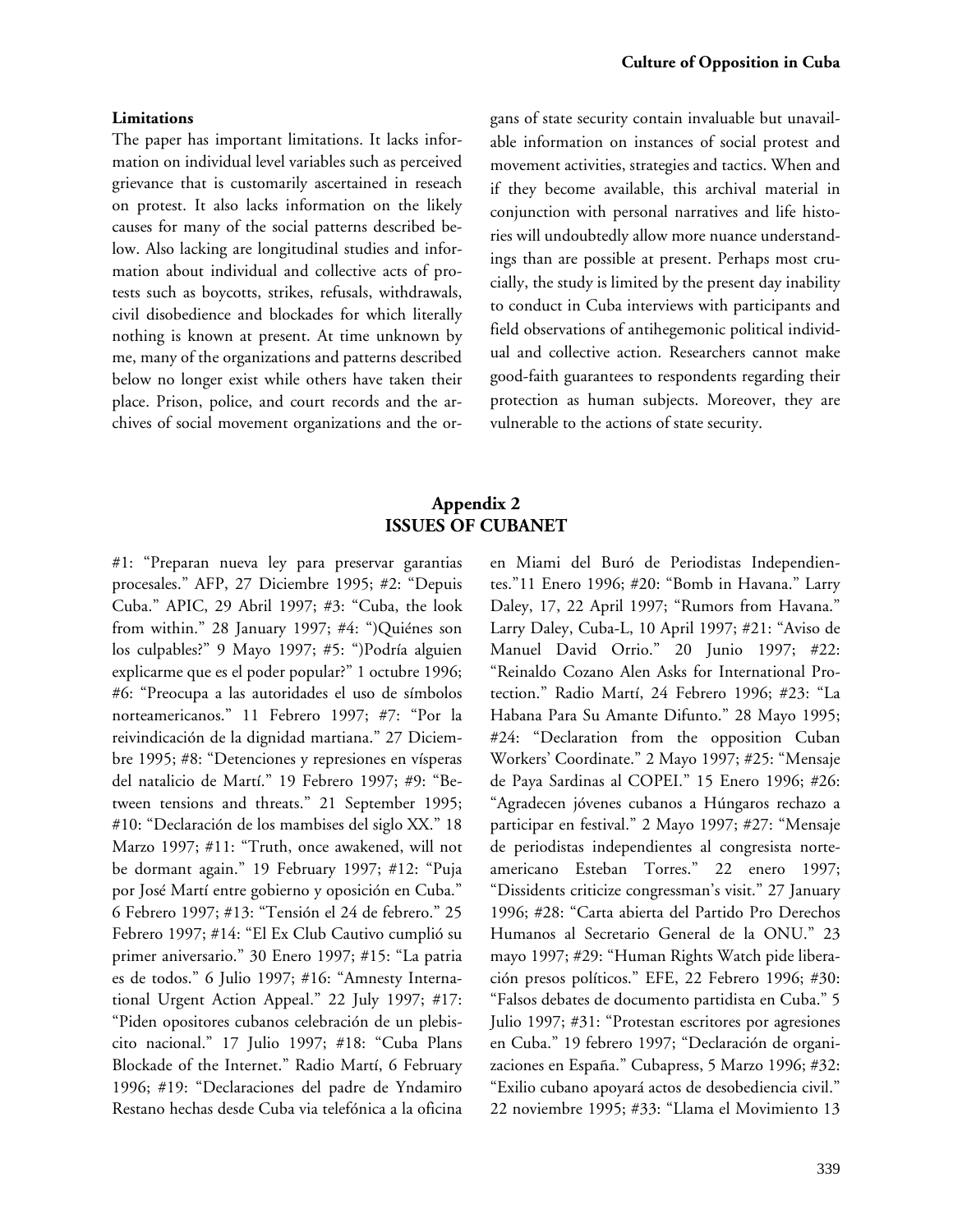de Julio a la cordura de los integrantes de la flotilla Democracia." BPCI, 16 Mayo 1997; #34: "Flotilla de exiliados recordara hundimiento." 27 Junio 1997;

#35: "Encuentro en Suecia." 14 agosto 1995; #36: "Libertad para las musas." 27 enero 1997.

# **REFERENCES**

- Ackerman, E. 1996. "Desde Cuba con valor." *El Nuevo Herald* (8 diciembre) 1A.
- Aguirre, B. E. and R. Vichot. 1996. "Are Cuba's Educational Statistics Reliable?" in *Cuba in Transition—Volume 6*. Washington: Association for the Study of the Cuban Economy, pp. 371-386.
- Alfonso, Pablo. 1994. *Cuba: El diálogo ignorado*. Miami: Ediciones Cambio.
- Alfonso, Pablo. 1994c. "AFL-CIO galardona a ex preso Chanes." *El Nuevo Herald*, (8 abril).
- Alfonso, Pablo. 1997a. "Conferencia condena el regimen de Castro." *El Nuevo Herald* (20 Abril), 7A.
- Alonso, José F. 1995. "The Path of Cuba's Economy Today." *Newsletter of the Association for the Study of the Cuban Economy*. Spring Issue (June), pp. 18-23.
- Alonso, José F. and A. Lago. 1995. "A First Approximation Model of Money, Prices and Exchange Rates in Revolutionary Cuba" in *Cuba in Transition—Volume 5*. Washington: Association for the Study of the Cuban Economy, pp. 101-143.
- Amnesty International. 1996. Cuba. *Dissidents Imprisoned or Forced into Exile* (July). AI Index: AMR 25/29/96.
- Amnesty International. 1996. *Cuba. Crackdown on Dissent*. London: Amnesty International..
- Amuchastegui, Domingo. 1994. "Rioting on the Malecon: Castro's Response." *Cubanews*, vol. 2 (September): 9.
- Arenas, R. 1992. *Antes que anochezca*. Barcelona: Fabula TusQuets Editores.
- Arocha, M. 1997. "Desatan polemica jóvenes que visten de barras y estrellas." *El Nuevo Herald* (16 de Junio).
- Arostegui, M. and R. Z. Fernández. 1991. "La televisión en la estructura de actividades recreativas de la población cubana." *Ciencias Sociales*, vol. 26: 89-99.
- Bengelsdorf, Carollee. 1994. *The Problem of Democracy in Cuba*. New York: Oxford University Press.
- Betancourt, E. F. 1995. "Backgrounder on the Potential Impact of the Helms/Burton Act on Castro's Rule over Cuba." Unpublished manuscript.
- Betancourt, E. F. 1997. *Cuba: Bringing the Background to the Foreground*. Washington: Freedom House, The Free Cuba Center.
- Bobes, V.C. "Cuba y la cuestión racial." *Perfiles Latinoamericanos*, 8 (Enero/Julio): 115-139.
- Bormann, E. G. 1985. *The Force of Fantasy: Restoring the American Dream*. Carbondale: Southern Illinois University Press.
- Burawoy, M. and J. Lukacs. 1992*. The Radiant Past: Ideology and Reality in Hungary's Road to Capitalism*. Chicago: The University of Chicago Press.
- Castro, F. 1991. "President Castro SNTAF Speech." *FBIS-LAT 91-230* (November 29): 7-21.
- Centeno, M. A. 1994. "Between Rocky Democracies and Hard Markets: Dilemmas of the Double Transition." *Annual Review of Sociology*, 20: 125- 147.
- Chilton, P. 1994. "Mechanics of Change: Social Movements, Transnational Coalitions and the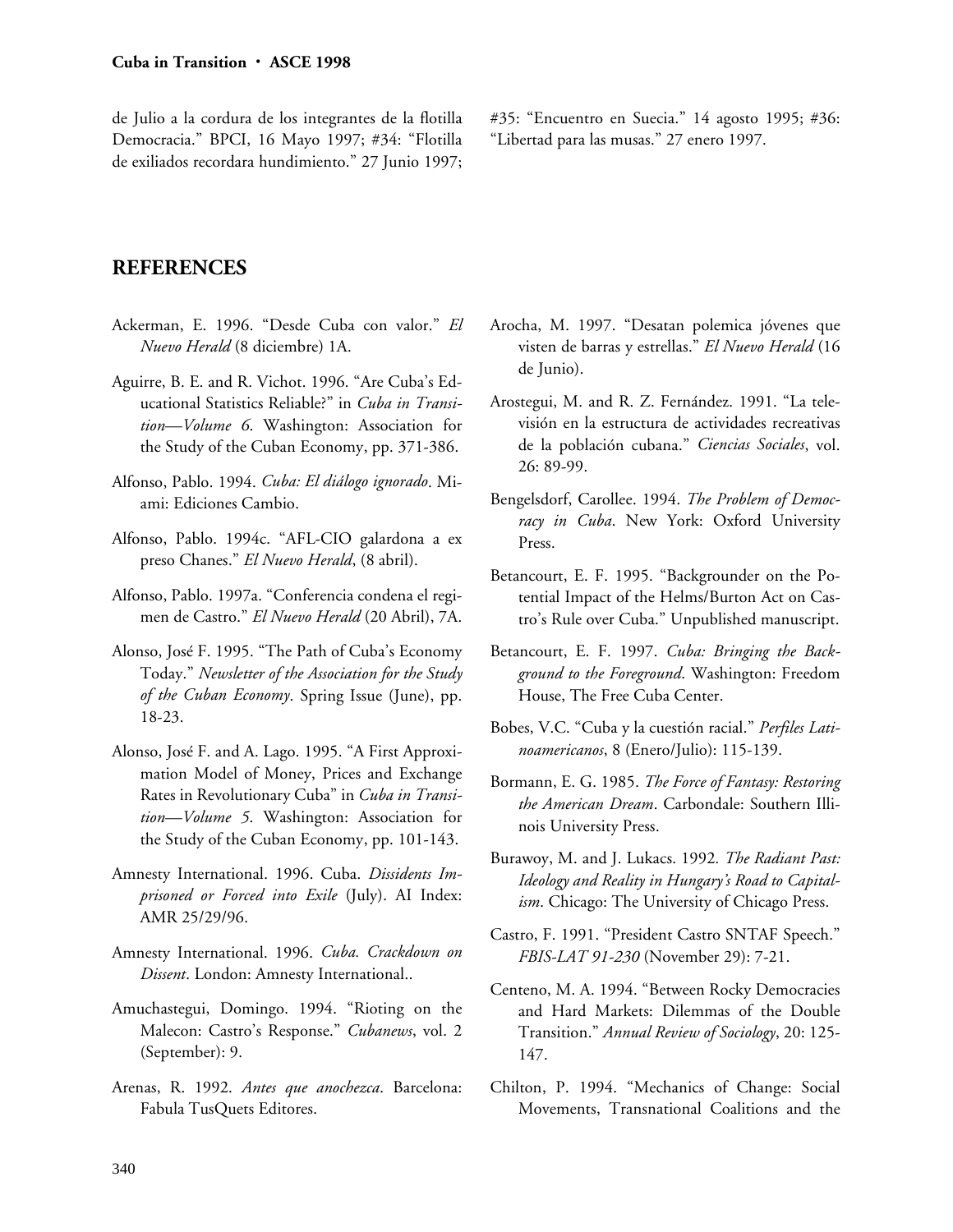Transformation Process in Eastern Europe." *Democratization*, 1 (Spring): 151-181.

- Cifuentes, A. B. 1996. "La historia de una niña prostituta." *Cubanet* (4 octubre).
- Corzo, Cynthia. 1997. "Movimiento Democracia llega hasta 14 millas de las costas cubanas." *El Nuevo Herald* (18 Mayo), 1A.
- Cuban Council of Ministers. 1993. *The Inexorable Collapse of the Cuban Economy: A Classified Report of the Castro Regime to its Council of Ministers*. Washington: The Cuban American National Foundation. The Endowment for Cuban American Studies, Paper #2.
- Dahrendorf, R. 1990. *Reflections on the Revolution in Europe*. New York: Random House.
- Darling, J. 1997a. "Documento del PCC mantiene modelo estalinista." *El Nuevo Herald* (25 de Mayo).
- del Aguila, J. M. 1994. "The Party, the Fourth Congress, and the Process of Counterreform" in Jorge F. Pérez-López, editor, *Cuba at a Crossroads*. Gainesville: University Press of Florida, pp. 19-40.
- Domínguez, J. I. 1994. "Leadership Strategies and Mass Support" in Jorge F. Pérez-López, editor, *Cuba at a Crossroads*. Gainesville: University Press of Florida, pp.1-18.
- Doriga, E. L. 1996. *Cuba 1995: vivencias personales*. Lima: Universidad del Pacífico, Centro de Investigación.
- Editor. 1995. "Radio Stations in Cuba." *Cubanews*, vol. 3 (January 15): 11.
- Fantasia, R. and E. L. Hirsch. 1995. "Culture in Rebellion: The Appropriation and Transformation of the Veil in the Algerian Revolution" in H. Johnston and B. Klandermans, editors, *Social Movements and Culture*. Minneapolis: University of Minnesota Press, pp. 144-159.
- Fernández, D. J. 1993. "Youth in Cuba: Resistance and Accomodation" in E. A. Baloyra and J. A. Morris, editors, *Conflict and Change in Cuba*. Al-

buquerque: University of New Mexico Press, pp. 189-214.

- Fernández Martínez, M. 1996. "Rameras por la dignidad." *Carta de Cuba*, verano, p. 4.
- Fine, G. 1995. "Public Narration and Group Culture" in H. Johnston and B. Klandermans, editors, *Social Movements and Culture*. Minneapolis: University of Minnesota Press, pp. 127-143.
- Fisher, M. 1997. "Where time stands still." *The Toronto Sun* (February 17).
- *Granma*. 1996. "El trabajo del Partido en la actual coyuntura" (15 Agosto).
- Gras, C. M. circa 1994. "El Sistema de Gobierno Cubano: Control vs Autonomía." La Habana: Universidad de la Habana, Grupo de Ciencia Política, Facultad de Filosofía e Historia. Unpublished manuscript.
- Gunn, G. 1995. *Cuba's NGOs: Government Puppets or Seeds of Civil Society?* Washington: Georgetown University, Cuba Briefing Papers, Number 7.
- Hart, S. 1996. "The Cultural Dimension of Social Movements: A Theoretical Reasessment and Literature Review." *Sociology of Religion*, Vol. 57 (spring): 87-100.
- Hidalgo, Ariel. 1994. *Disidencia: )Segunda Revolucion Cubana?* Miami: Ediciones Universal.
- Interamerican Commission on Human Rights. 1997. *Annual Report, 1996*. Washington: General Secretariat, Organization of American States.
- Jatar-Hausmann, Ana Julia. 1997. "The Cuban Self Employed: Emerging Capitalists or Land Rafters." Miami, Florida (unpublished manuscript).
- Jiménez, G. 1991. "Podemos desarrollarnos sin Obreros?" *Granma* (Junio 23): 3.
- Johnston, H. 1991. *Tales of Nationalism: Catalonia, 1939-1979*. New Brunswick: Rutgers University Press.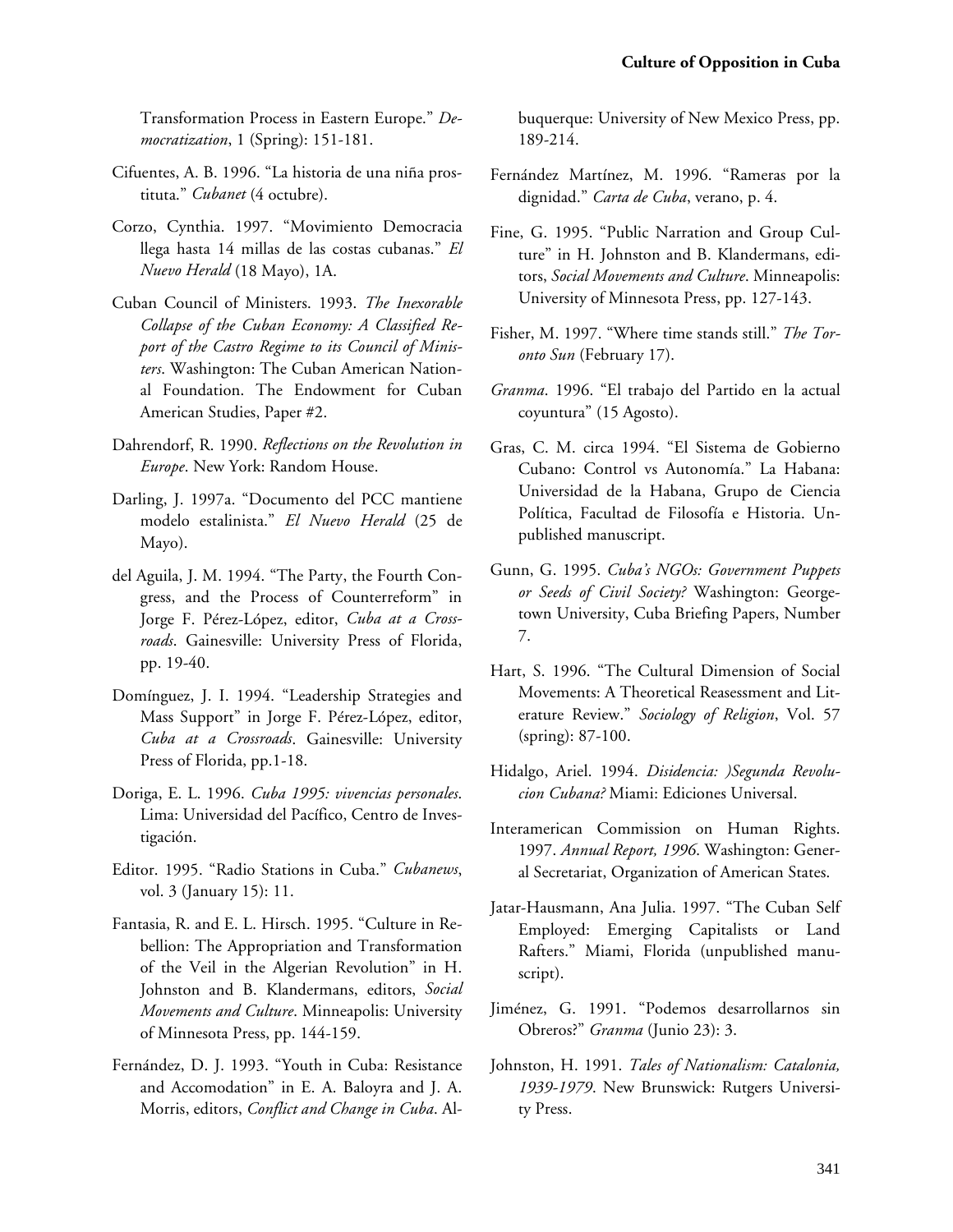- Johnston, H., E. Larana, J. Gusfield. "Identities, Grievances and New Social Movements" in H. Johnston, E. Larana and J. Gusfield, editors, *New Social Movements*. Philadelphia, Temple University Press, pp. 3-35.
- Johnston, H. and B. Klandermans, editors. 1995. *Social Movements and Culture*. Minneapolis: University of Minnesota Press.
- Johnson, P. T. 1993. "The Nuanced Lives of the Intelligentsia" in E. A. Baloyra and J. A. Morris, editors, *Conflict and Change in Cuba*. Albuquerque: University of New Mexico Press, pp. 137- 163.
- Keating, D. and C. E. Hecker. 1994. "Red de computadoras permite a usuarios 'hablar' con Cuba." *El Nuevo Herald* (29 de Abril): 1A, 10A.
- Klee, Peter. 1996. "Cuba Networking Update." *OnTheInternet* (January): 46-49.
- *LAT 91-175*. 1991. "Rights groups demand information on dissidents" (September 10).
- *LAT 92-193*. 1992. "Spanish official urges release of dissident" (October 5).
- *LAT 92-146*. 1992. "Reports of anti government mobilization denied" (July 28).
- *LAT 92-188*. 1992. "Aldana's future to be decided shortly" (September 28).
- *LAT 92-132*. 1992. "Dissidents send letters to summit participants" (July 9).
- Linden, R. H. 1995. "Analogies and the Loss of Community: Cuba and East Europe in the 1990s" in C. Mesa-Lago, editor, *Cuba After the Cold War*. Pittsburgh: University of Pittsburgh Press, pp. 17- 58.
- Locay, Luis. 1995. "Institutional Requirements for Successful Market Reforms" in *Cuba in Transition—Volume 5*. Washington: Association for the Study of the Cuban Economy, pp. 6-10.
- Lofland, J. 1993. *Polite Protesters: The American Peace Movement of the 1980s*. Syracuse: Syracuse University Press.
- Lofland, J. 1995. "Charting Degrees of Movement Culture: Tasks of the Cultural Cartographer" in H. Johnston and B. Klandermans, editors, *Social Movements and Culture*. Minneapolis: University of Minnesota Press, pp. 188-216.
- López, Ana L. 1996. "A su manera." *Cubanet* (24 January).
- López, Enrique. 1996. "El Internet en Cuba." *Cuba-World* (August 20).
- López, Enrique. 1993. "Cuba's Telecommunication Needs." *Cubanews* (October): 5.
- McCarthy, J. D. and M. N. Zald. 1977. "Resource Mobilization and Social Movements: A Partial Theory." *American Sociological Review*, Vol. 82 (6): 1212-1241.
- Mesa-Lago, C. 1997. "Is there economic recovery in Cuba*?" Cuba 1997: The Year in Review. Cuba Brief* (Winter): 7-12 (Washington: Center for a Free Cuba).
- Munck, G. L. 1994. "Democratic Transitions in Comparative Perspective." *Comparative Politics*, Vol. 26 (3): 355-375.
- Murray, Mary. 1994. "Cuba revisa su situacion de DDHH." Noticias Aliadas (Mayo 19), pp. 4-5.
- Pagnucco, R. "The Comparative Study of Social Movements and Democratization: Political Interaction and Political Process Approaches*." Research in Social Movements, Conflict and Change,* Vol. 18: 145-183.
- Piñera Llera, Humberto. 1981. *Idea, sentimiento y sensibilidad de Jose Martí*. Miami: Ediciones Universal.
- Press, Larry. 1996. "Cuban Telecommunications Infrastructure and Investment" in *Cuba in Transition—Volume 6*. Washington: Association for the Study of the Cuban Economy, pp.145-154.
- Puchala, Al. 1992. "The Privatization Process" in Adolfo Leyva, editor, *Cuba's Transition to Democracy: Lessons from the Former Soviet Bloc*. Washington: Cuban American National Foun-